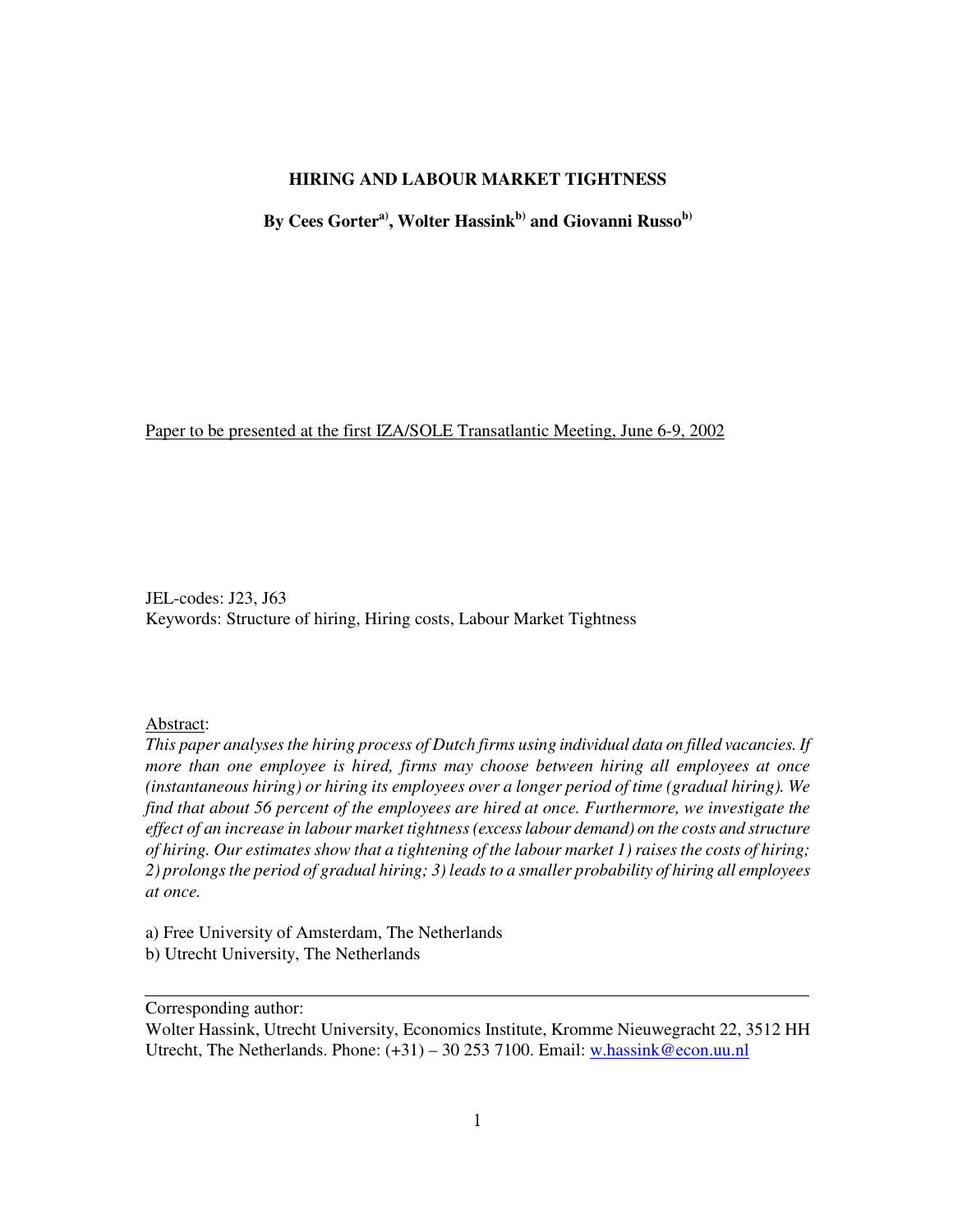## **1. Introduction**

In the late 1980s, when data on individual firms and persons became available for empirical research, economists found evidence that decisions are taken infrequently. Changes in prices (Caplin and Spulber, 1987), labour (Hamermesh, 1989), and investment (Goms, 2001) occur in shocks with periods of doing-nothing in between. These shocks are smoothed out by aggregation, so that agents' micro-behaviour becomes indiscernible with macro data. These empirical findings had important implications for macro models. Representative agent models that were especially useful to describe linear decision processes became irrelevant. Propagation mechanisms were used to describe adjustment of prices (Beaulieu and Mattey, 1999), labour (Cabellero et al., 1997), and investment (Pindyck 1994). Aggregation issues received renewed attention (Cabellero, 1992).

Hamermesh and Pfann (1996) provide an overview of typologies of cost functions that underlie the movements in employment. The specification (or structure) of these functions has different implications for the way that labour adjusts. Non-convex adjustment costs lead to instantaneous (or lumpy) adjustment towards the optimal level. All employees are hired at once. On the other hand, convex adjustment costs result in gradual movements of labour, so that the inflow of employees into firms is smoothed out over a longer period. Empirical studies which "ran a horse race" between both models found evidence of both types of adjustment (Hamermesh, 1992; Rota, 1994). Cabellero et al. (1997) reject the quadratic cost of adjustment model and find that aggregate employment dynamics depend on the cross-sectional distribution of employment gaps. Cooper and Willis (2001) challenge these results and demonstrate that they may be caused by difficulties of measurement. Although the evidence points in the direction of instantaneous adjustment, it is not known why instantaneous adjustment is preferred to gradual adjustment.

Employment changes of firms are quite complex due to all types of worker turnover that is possible (Hamermesh et al., 1996). In this paper we focus on the inflow (or hiring) of new employees. The state of the labour market may affect the hiring of employees. In tight (slack) labour markets with excess demand (supply) of labour, employers are more (less) constrained by the scarcity of labour. They have to put more (less) effort in finding and recruiting new labour. Hence, an increase in excess labour demand leads to higher hiring costs of individual firms. Furthermore, it may affect the structure of the hiring costs and the shape of the hiring process. We investigate the three most important aspects of hiring, by addressing the following questions. How does a tightening of the labour market affect:

- 1) the structure of the hiring process?
- 2) the duration of gradual hiring?
- 3) the costs of hiring?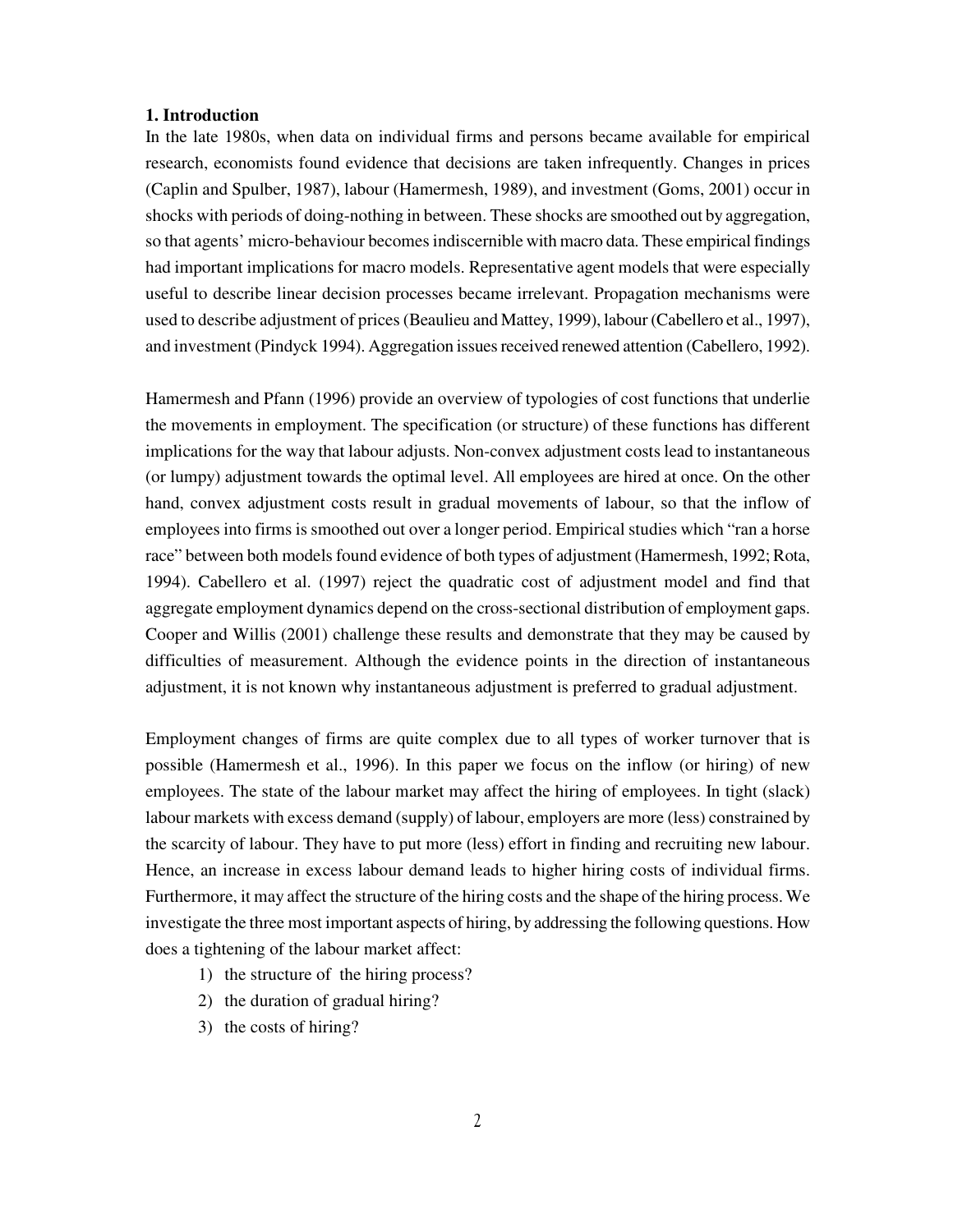We use very detailed micro data on the hiring behaviour of Dutch firms. The data span over different regions over the years 1995-1999. The Dutch labour market tightened dramatically over this 5-year period, since the average unemployment rate decreased by 40% and the average vacancy rate more than doubled between 1995 and 1999. We observe individual firms filling multiple positions (searching for more applicants). In these cases we know the time that elapsed till the hiring of the first applicant and the time that elapsed till the hiring of the last applicant. The possession of this piece of information enables us to link hiring strategies of firms to labour market conditions. Our estimates show that in tight labour markets there is a higher probability of gradual hiring, an increase in the duration of gradual hiring, and an increase in hiring costs.

The set-up of this paper is as follows. Section 2 provides the theory on the process of hiring. Section 3 describes the data. Section 4 presents the estimates. Section 5 concludes.

#### **2. Theory**

One of the major issues of labour demand is how adjustment costs, like the costs of hiring and firing, influence the process of employment changes at firms. Here, we concentrate on the hiring of new workers. Our cost function has the following general form:

$$
C_t = f(H_t) \tag{1}
$$

where C is the total cost of hiring H workers. Subscript t refers to the t-th period. In (1) the role of duration of the vacancy is ignored. Only when workers are added to the workforce will firms incur some costs.

Studies have used different specifications of the cost function f(.); each leads to different patterns of hiring. First, the specification

 $f(H_t) = aH_t$  $+ c$  (2)

contains a linear component in the number of hires and a fixed cost component c. Marginal costs are constant for each additional worker hired. The fixed cost component c indicates that scale effects play a role in the hiring process. For instance, a firm may lower its average hiring costs by using one advertisement for various vacancies.

What are the implications of the cost function (2) imply for the duration of the hiring process? It can be shown that all workers are hired together, which means that hiring is instantaneous. Due to scale effects, it does not pay off to spread out the hiring process over a longer period (Bertola,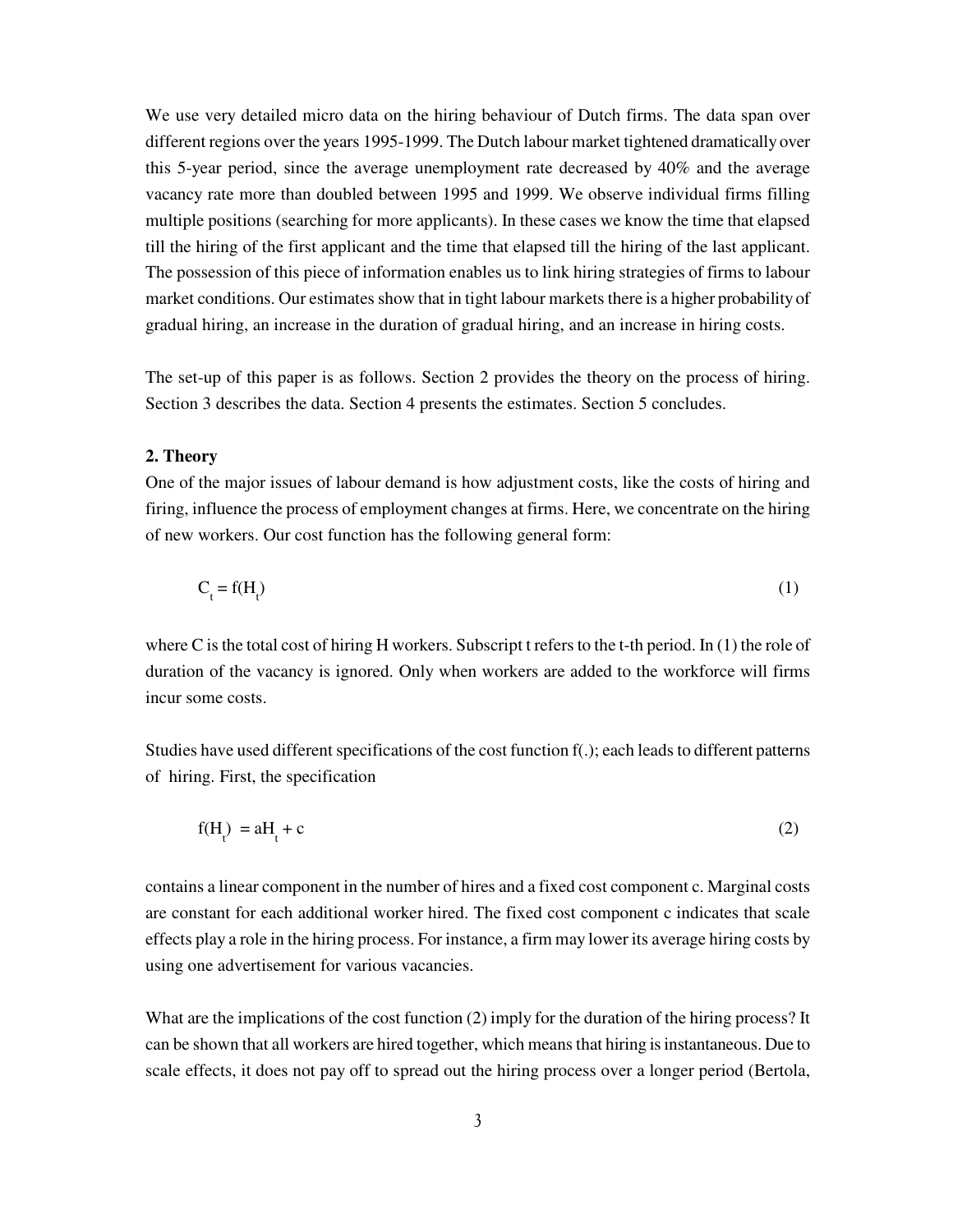cost parameters a and c. Furthermore, higher a and c increase the size of the employment shocks as well.

The second function that has been used in labour demand studies is the quadratic cost function

$$
f(H_t) = bH_t^2
$$
 (3)

1992, Hamermesh, 1995). There are periods of unchanged labour, which will be longer for higher<br>cost parameters a and c. Furthermore, higher a and c increase the size of the employment shocks<br>as well.<br>The second function t which means that marginal hiring costs are a linear function of the number of workers hired. Because of this linearity, it is beneficial for firms not to hire all workers at the same moment. There is a period of adjustment between the last and the first worker hired. The length of this period depends on the size of the cost parameter b. If marginal hiring costs are higher, firms will wait longer to fill all vacancies. Hence, employment moves continuously between optimal levels. In sum, the choice of the hiring cost function, specification (2) versus (3), has important implications for the shape of the hiring process. Linear and fixed hiring costs lead to instantaneous hiring of all employees, whereas quadratic hiring costs result in gradual hiring over a longer period of time.

It has been generally accepted that a substantial fraction of labour adjustment is instantaneous at the firm level. However, these results refer to the levels of employment. Some studies find evidence of both gradual and shock-wise adjustment in net employment changes (Hamermesh, 1992, Rota, 1994). Hamermesh (1995) estimates lumpy costs of hiring based on information at the US firm-level. Unfortunately, he could not find any indication of lumpy costs of hiring. Abowd and Kramarz (1997) give direct estimates of a hiring cost function, using information on the number of hires and the hiring costs of French firms.

So far, we have concentrated on the demand side of the labour market only. Labour supply plays no role at all, implying that firms can recruit whoever they want, given the structure of their hiring cost function ((2) or (3)). If there are labour supply constraints it may be impossible to hire all employees instantaneously, however beneficial it may be to the firm. Hence, we claim that the degree of labour market tightness,  $\theta$ 1 ( $0 \leq \theta$ 1  $\leq$  1)), affects the structure of the hiring cost function

$$
C_t = (1 - \theta 1)^*(aH_t + c) + \theta 1 bH_t^2
$$
\n(4)

For lower θ1, hiring is less thwarted by labour supply constraints, so that firms are more likely to hire all workers at once. In a tight labour market, firms are more likely to hire gradually. We will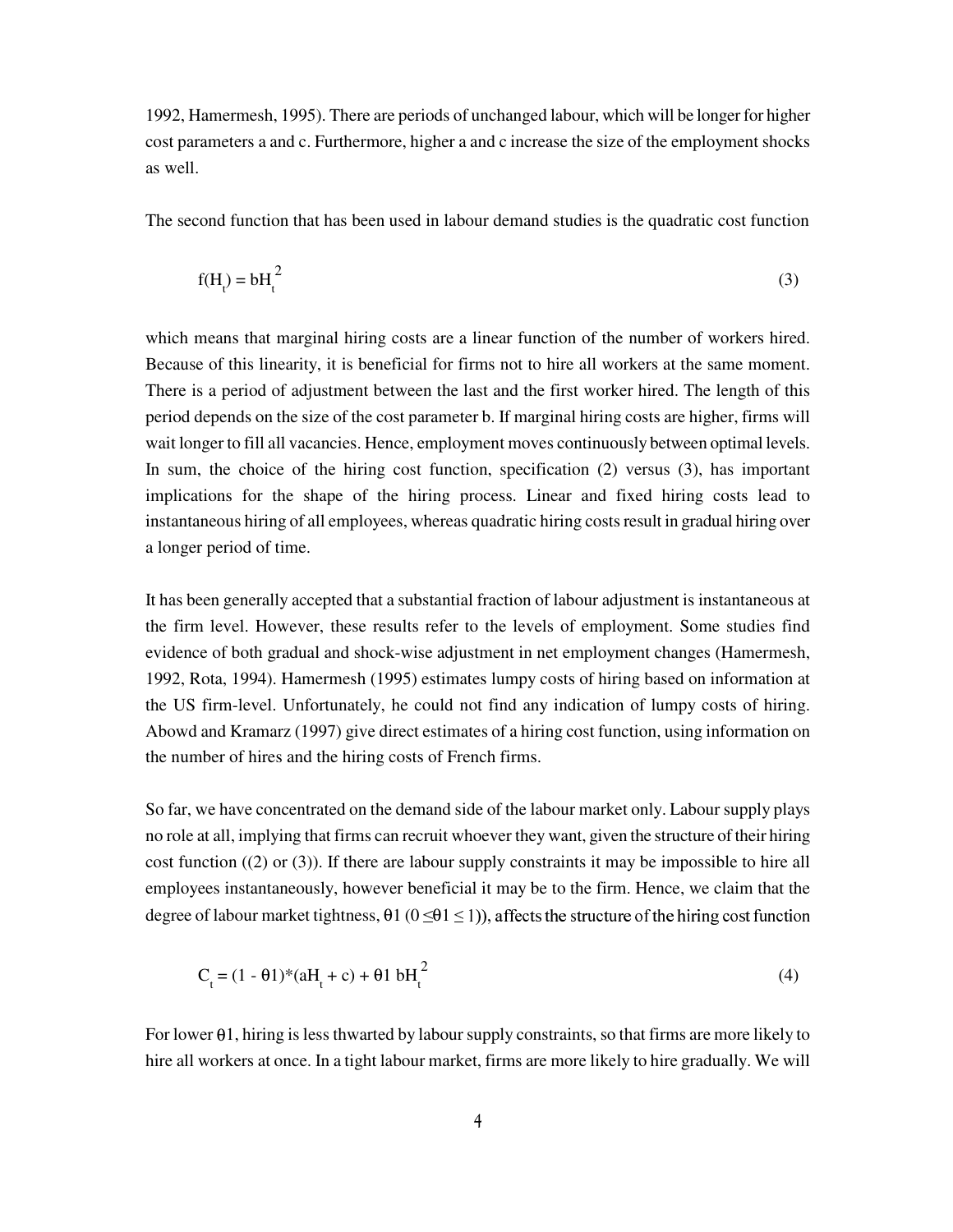test this prediction in Sub-section 4.1. Another implication of an increase in labour market tightness is that firms have to put more effort in finding suitable candidates, which prolongs the adjustment period. Furthermore it raises the costs of hiring. Both implications are investigated in Sub-sections 4.2 and 4.3.

Labour demand literature has investigated the impact of labour market tightness on the duration of employment adjustment only. There are no studies that relate tightness to the structure or the costs of labour adjustment. Burgess (1993) demonstrates (in some of his other studies as well) that a tightening of the labour market decreases the speed of labour adjustment towards its optimal value.

Tightness is a latent phenomenon for which we will apply various indicators. Often used variables are the regional unemployment and vacancy rates (e.g. Burgess (1993)). If local unemployment is relatively high or there are a few vacancies, it will be easier to find and select new employees. In our empirical analysis we will apply both indicators, which are really exogenous to individual firms Furthermore, time dummies may pick up tightening, because of the steady change of the unemployment and vacancy rates over the investigated period.

Labour demand studies have detected instantaneous employment adjustment by using monthly (or weekly) time-series data of firms. Intertemporal aggregation may contaminate these data, which may have serious consequences, since a gradual change within this period could be misinterpreted as an instantaneous change. Ideally, one would need daily information on the number of hires. We use a different type of data set that may render a more precise measure of immediate and gradual hiring. We make use of elapsed vacancy durations, of which the duration is measured in days.

Suppose a firm recruits at least two applicants for a homogenous function. Let Vacdur $_{min}$  be the duration at which the first applicant is hired and  $Vacdur_{max}$  the duration at which the last applicant is hired. The type of hiring may be revealed by the difference between both durations

| $Vacdur_{min} = Vacdur_{max} (=Vacdur_{shock})$ | then instantaneous hiring |  |  |
|-------------------------------------------------|---------------------------|--|--|
| $Vacdur_{min} \neq Vacdur_{max}$                | then gradual hiring       |  |  |

The firm hires instantaneously only if the minimum and maximum durations are equal. It implies that the vacancy duration of instantaneous hiring is by definition within the range of the minimum and maximum duration of gradual hiring.

$$
Vacdur_{\min} \leq Vacdur_{\text{shock}} \leq Vacdur_{\max} \tag{6}
$$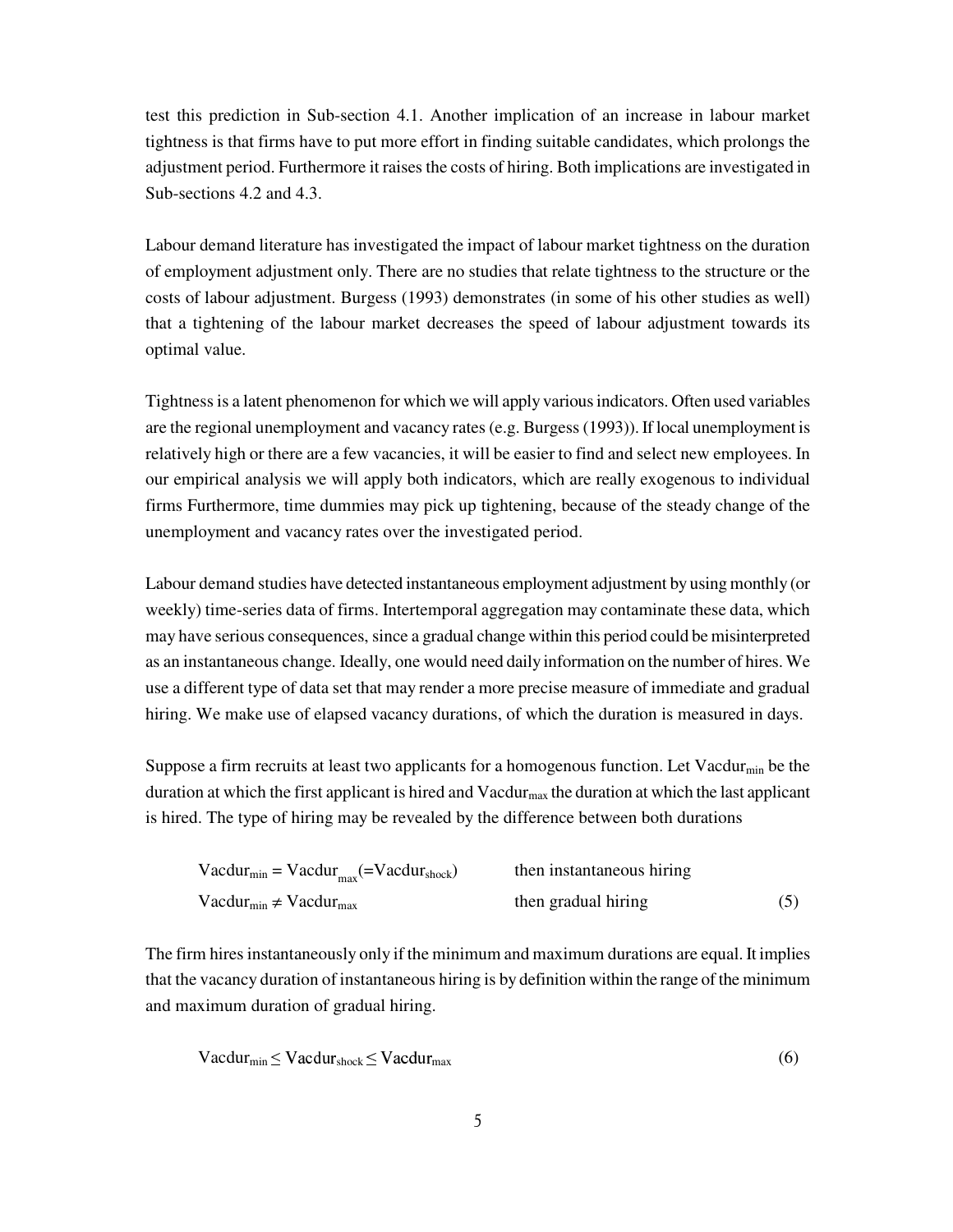We will use  $(5)$  as our measure of instantaneous and gradual hiring in our empirical analysis.

## **3. Data**

 $\overline{a}$ 

Our set of data is derived from a survey by the Dutch Ministry of Social Affairs and Employment on the recruitment behaviour of Dutch firms. The survey entitled "How do Firms Recruit?" (in Dutch: "Hoe werven bedrijven?") is carried out by telephone every two months. The survey is not a panel however, because a new sample is randomly drawn each time. Each firm provides detailed information concerning all aspects of the hiring process of one function only. This function may consist of multiple homogenous jobs with the same job requirements (for instance with respect to the educational level). So, for one function we may observe various vacancies.

The sampling scheme may be characterized as a partial stock-flow sample. Firms from all economic sectors are selected randomly. Personnel responsible for recruitment is asked whether the final vacancy for some function had been filled in the two months prior to the interview.12 If there are multiple vacancies but some of them are still unfilled at the moment of inquiry, the firm will be left out of the sample. The duration of the filled vacancies may be longer than two months. If the firm has filled al the vacancies for the function, only the time span (in days) until the hiring of the first and the last worker is registered. We refer to these variables as the minimum and maximum vacancy duration, respectively. With respect to sampling, there are no limitations on the difference between both durations. Using the information on the minimum and maximum duration we determine whether the hiring is gradual or instantaneous (equation (5)). Instantaneous hiring is not undersampled, since the sample only includes functions for which the last vacancy had been filled during the last two months. So, no vacancies have remained unfilled for this function at the moment of inquiry. The probability of terminating a recruitment procedure in any of the sampling periods does not depend on the length of the recruitment procedure.

Our computations are based on two separate data sets (see Table 1). The first dataset spans the years 1995 through 1998. Our net sample consists of about 5742 firms that have provided all the relevant information. The location of these firms is known, so that we may take regional variation in unemployment and vacancy rates into account. This dataset will be used in Subsections 4.1 and 4.2. The second dataset, containing information on hiring costs of firms located in the southern province "Noord-Brabant" includes data from the years 1995 to 1999. This sample contains information on 1105 firms. The computations of Subsection 4.3 are based on this dataset. The cost variable in this second dataset is defined as the expenses the firm made in order to fill the

<sup>1</sup> If the hiring process has been completed for several functions, one function is selected randomly by the firm.

The firm provides detailed information about the hiring process for this function only.

<sup>2</sup> A duration elapses when both parties have agreed about the labour contract.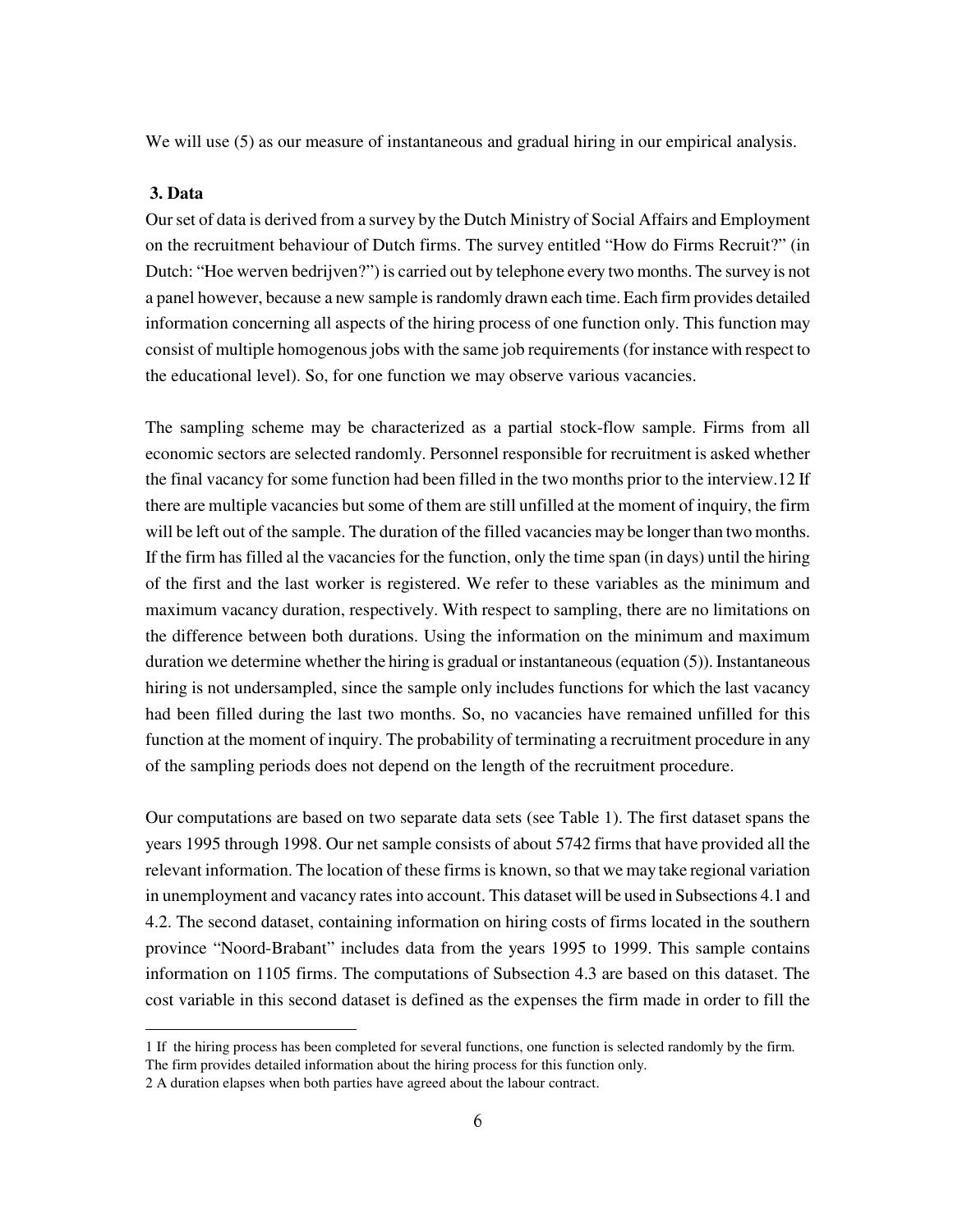vacancy. It explicitly does not attempt to estimate the value of time spent in screening and selecting applicants. The cost measure purely reflects search costs.

The Dutch labour market tightened substantially over the period 1995-1999. This is reflected by the steady decline of the Dutch unemployment rate from 8.5 percent in 1995 to 5.0 percent in 1999. The vacancy rate increased steadily from 0.9 percent in 1995 to 2.4 percent in 1999. See Table 2. Both rates will be used as proxy variables for the regional labour market tightness in Subsections 4.1 and 4.2.3 The regions are divided into 12 provinces, which is a good approximation of the search area for most of the applicants (see Gorter and Van Ours, 1994). In the regression analyses of Section 4, year dummies may reflect the steady tightening of the labour market for the period 1995-1999.

Table 3 shows the average vacancy duration for instantaneous adjustment, as well as the average minimum and maximum durations for gradual adjustment. The average vacancy durations increased for both types of adjustment during the period 1995-1998. On average there is instantaneous adjustment after 27 days. For gradual adjustment, the minimum and maximum duration are 23 days and 43 days, respectively. The table reflects identity (6), since the vacancy duration of immediate adjustment is within the range of gradual adjustment.

### **4. Empirical analysis**

## **4.1 Structure of hiring**

 $\overline{a}$ 

This subsection investigates the prevalence and causes of instantaneous adjustment. We concentrate on the 5742 firms that hired at least two employees. 3192 firms (56 percent) hired instantaneously (see Table 4). This number is remarkably low, given the analysis of Cooper and Willis (2001), who question the claim of Haltiwanger c.s. (1997) that all movements in employment are instantaneous. Our finding is in line with that of Hamermesh (1992) and Rota (1994), who find evidence of both gradual and instantaneous adjustment.

What determines the probability of instantaneous hiring? We estimate a Probit-model for which the dependent variable measures the structure of hiring (gradual hiring  $= 0$ ; instantaneous hiring  $=$ 1). Basically, we are interested in the impact that labour market tightness has on the probability of instantaneous hiring. We approximate labour market tightness by the regional vacancy rate and the regional unemployment rate. The year dummies may reflect some of the impact of labour market tightness as well.

<sup>3</sup> Not for the second dataset of Subsection 4.3, since it refers to one region only.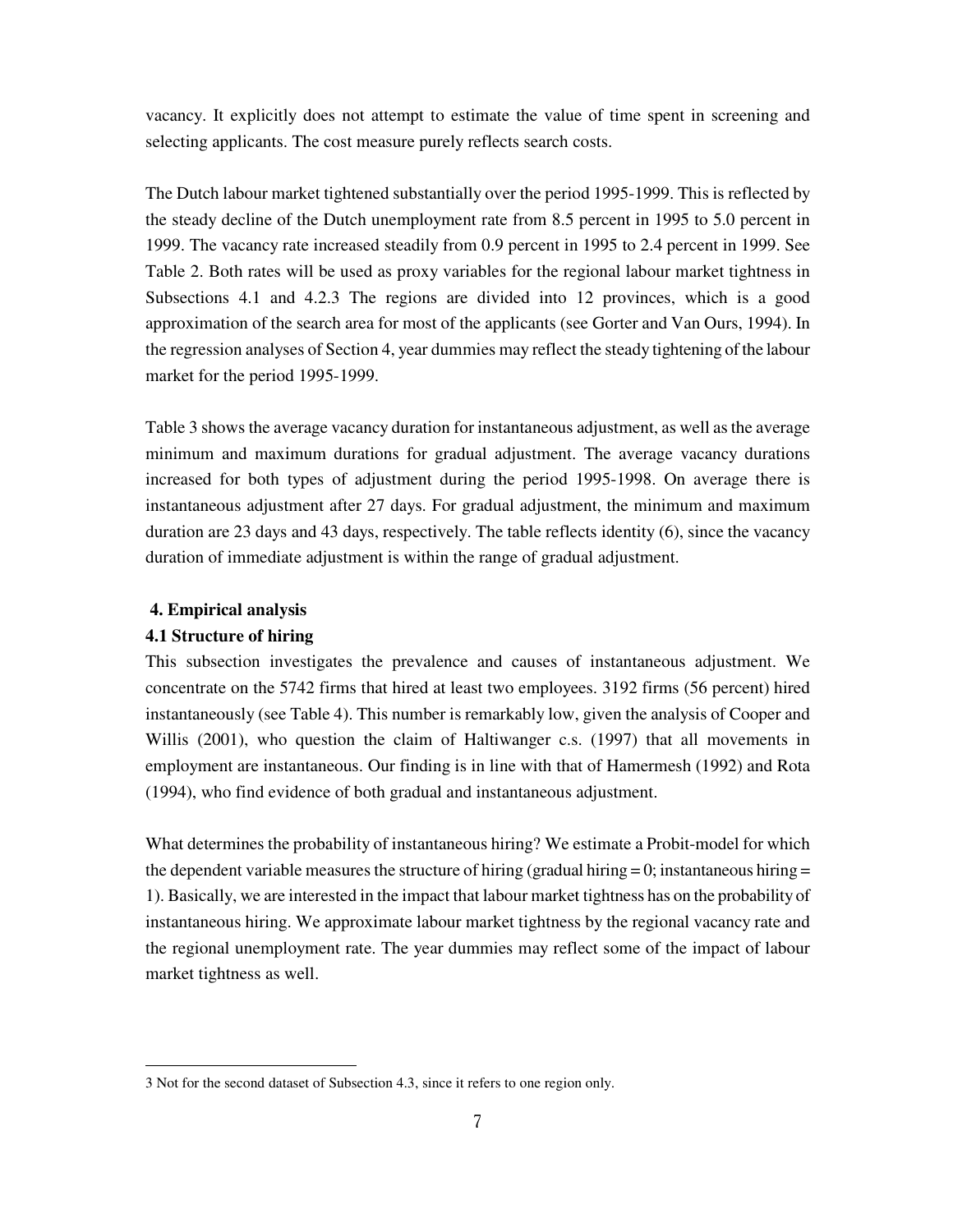The regression equation contains various control variables. First, we have seven sector dummies. Second, we have six dummy variables reflecting the firm's requirements on the minimum educational level of the hired workers prior to the vacancy. Third, we have three dummy variables for the other workers' requirements: experience, type of contract (permanent or temporary), and maximum age. Fourth, we control for the (log) firm size and the hiring rate (as well as its square) to take scale effects into account. Table 4 shows the descriptive statistics of the variables used in the regression.

Table 5 shows the estimated marginal effects of the Probit-regression for three specifications. In the first column, labour market tightness is picked up by year dummies only. The estimates indicate that the probability of instantaneous adjustment is 3.7 percent higher in 1995 than in 1998. It reflects the impact of tightening on the way firms hire their employees.

The second column of Table 5 includes the regional vacancy and unemployment rates. The probability of a shock is affected negatively by the regional labour market tightness. An increase of the regional vacancy rate with 1 percentage point decreases the probability of immediate hiring with 4.8 percentage points. The maximum variation of the vacancy rate is 2.3 percentage points during the period of sampling (see Table 4). It implies that the variation of the vacancy rate leads to a maximum change in the probability of about 11 percentage points. An increase of the unemployment rate with 1 percentage point increases the probability of instantaneous hiring with 1.8 percentage points. The unemployment rate has a maximum variation of 8 percentage points, so that the variation of the unemployment rate leads to a maximum change in the probability of 14.4 percentage points. This number is fairly large given the average probability of instantaneous hiring of 56 percent (Table 4).

The estimated coefficients on the year dummies suggest the specification of Column (2) leads to counterintuitive results, since it implicates that the probability of a shock increased by 6.2 percentage points from 1995 to 1998. The third column of Table 3 unravels the tightness further by including cross-effects in time and the regional vacancy and unemployment rates respectively. The vacancy rate, as well as its cross-effect with time, picks up all the effect of labour market tightness, since the unemployment rate variables have no effect on the probability of instantaneous adjustment. According to the estimates, a 1-percentage point increase of the vacancy rate decreases the probability of instantaneous adjustment by 11.1 percentage points. On top of that, there is an annual decrease of the effect by 5.2 percentage points. The estimated coefficients on the year dummies reflect the tightening of the labour market.

With respect to the number of hired workers, we find a non-linear impact on the probability of instantaneous hiring. We find a quadratic relationship between the number of hired workers and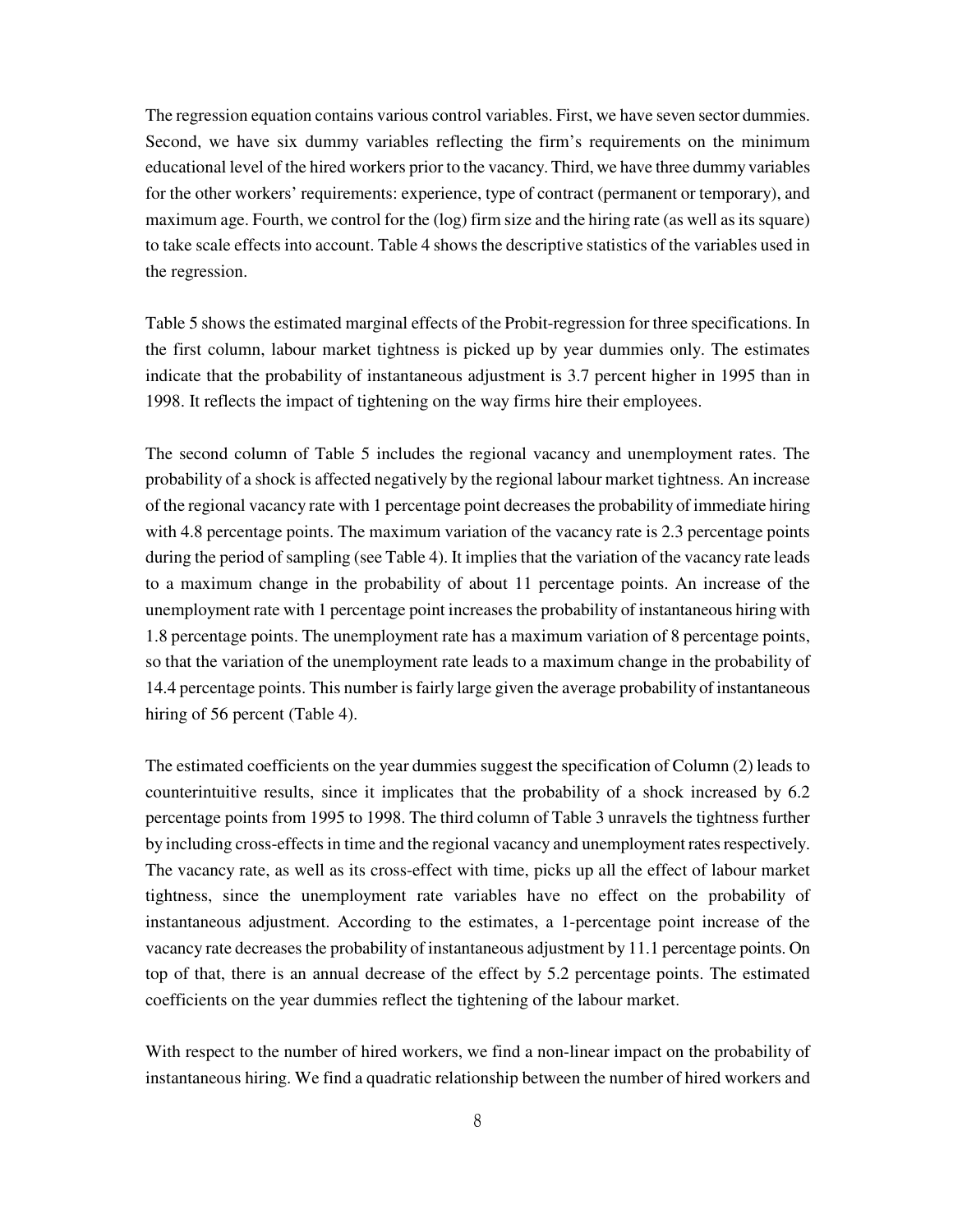the probability of immediate hiring. The estimates indicate that new employees will be hired in shocks for relatively small and large groups. The probability is lowest at an inflow of about 18 employees.

## **4.2 Duration of gradual hiring**

This subsection focuses on the gradual inflow of workers, for which there is some time between the hiring of the first and last employee who enter the firm. Figures 1 and 2 show the distribution (in weeks) of the minimum and the maximum duration of gradual hiring, respectively. Obviously, the probability of starting with gradual hiring declines over time. On the other hand, the probability of finishing with a gradual hiring process has a small peak in the fifth week.

We investigate the determinants of the duration of gradual inflows. We construct the following dependent variable

$$
Dur = log(Vacdur_{max} - Vacdur_{min})
$$
\n(7)

which is regressed on our set of explanatory variables. Because we have data from flow sampling this is equivalent to the estimation of a Weibull duration model (Lancaster, 1992). Table 6 shows the results, again the first column includes year dummies only. We find an increase of the year effect, the duration (Dur) is 18 percent higher in 1998 than in 1995, so that the tightening of the labour market prolonged the period of hiring. On the other hand, the coefficient on the regional vacancy and unemployment rates are not significantly different from zero at the 10-percent level.

Furthermore we find that (the log of) duration is linear to the (log of) number of hired employees. The coefficient implies that an increase in the number of hired workers with 10 percent leads to an increase in the duration (between the first and last worker hired) of 3.5 percent.

### **4.3 Costs of hiring**

 $\overline{a}$ 

We give estimates of the cost equation. Table 7 gives the summarizing descriptive statistics of the variables used to estimate the hiring cost equation. About 17 percent of the filled vacancies have zero hiring costs. On average the total hiring costs are about 2500 guilders.4 The hiring costs per hired worker are about 1800 guilders. These numbers are roughly comparable to those found in Rota for Italy.

We regress the logarithm of the total hiring costs on the year dummies and the remaining control variables. As mentioned before, we cannot include regional tightness variables, because firms are

<sup>4</sup> The exchange rate of one guilder is about 0.45 Euros.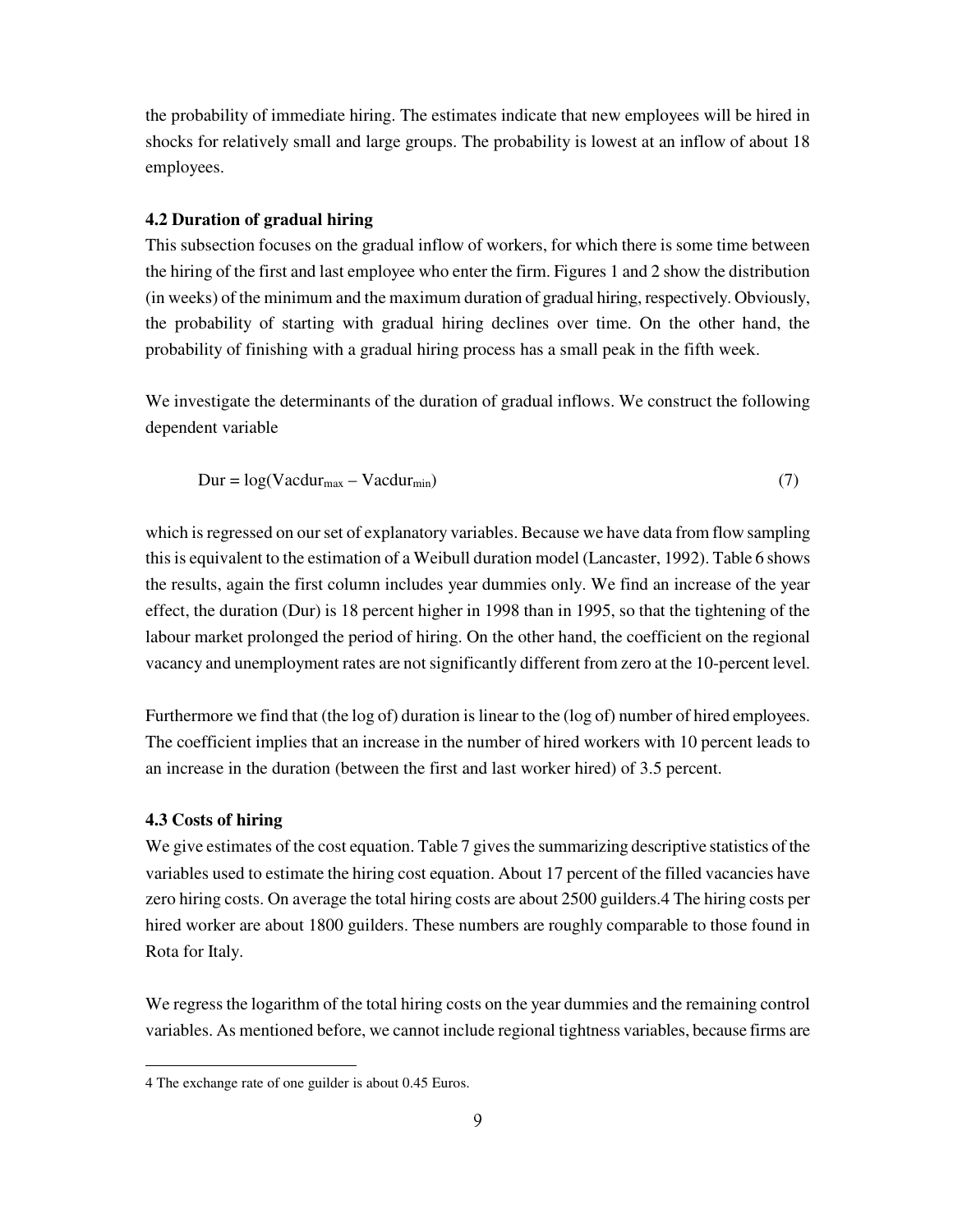inquired about hiring costs in one province only. However, the year dummies may pick up some of the regional labour market tightness. Table 8 presents the Tobit-estimates for all observations in the first column and for the multi-employee hires in the second column. The year dummies show clearly an increase in the hiring costs over the period. The first column implicates that the hiring costs are about 55 percent lower in 1995 than in 1999. The second column indicates that for hiring costs are about 80 percent lower in 1995 than in 1999 for firms that hired at least two employees.

## **5 Conclusions**

We have provided evidence of the impact of labour market conditions on various important aspects of the hiring process. In a tight labour market:

- **I** hiring becomes more expensive;
- there is a prolonged period of adjustment towards the optimal level;
- <sup>F</sup> the probability of hiring all employees instantaneously becomes smaller.

The labour market thus affects the hiring behaviour of individual firms.

Instantaneous adjustment implies that firms wait until they have enough vacancies so that they can benefit from scale effects by hiring all employees at once. Our estimation results indicate that firms do not necessarily get the type of adjustment they wish. Due to a lack of supply of employees firms have to search harder before they get the right (number of) employees. It reduces the probability of instantaneous hiring. In other words, the specification of the adjustment cost function depends on the state of the labour market. Consequently, with procyclical frictions in the labour market, the nature of adjustment varies over time. In a slack labour market, shock-wise adjustment of labour may dominate. In a tight market, labour moves gradually towards the optimal value.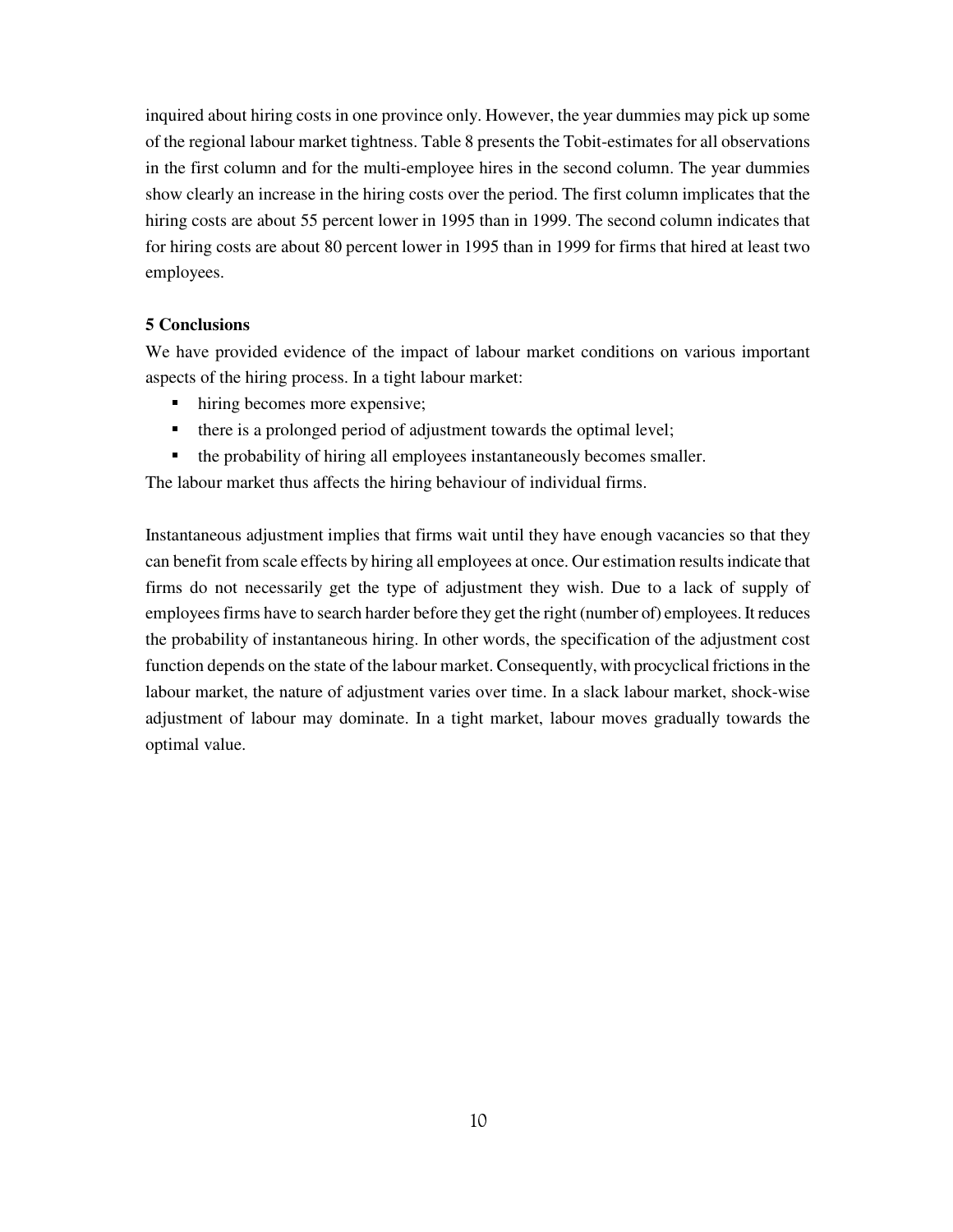#### **References**

Abowd, J.M. and F. Kramarz (1997), "The Costs of Hiring and Separations," NBER Working Paper No. 6110.

Beaulieu, J. and J. Mattey (1999), "The effects of General Inflatio n and Idiosyncratic Cost Shocks on Within-Commodity Price Dispersion: Evidence from Microdata," *Review of Economics and Statistics*, Vol 81 (2), pp. 205-216.

Burgess S.M. (1993), "Cyclical Behaviour of Employment in the UK: the Role of Endogenous Adjustment Costs," in: Labor Demand and Equilibrium Wage Formation., eds. J.C. Van Ours, G.A. Pfann and G. Ridder, Amsterdam: North-Holland.

Caballero, R.J. (1992), ''A fallacy of composition,'' *American Economic Review*, 83, 1279-1292.

Cabellero R., R. Engel and J. Haltiwanger (1997), "Aggregate Employment Dynamics: Building from Microeconomic Evidence," *American Economic Review*, 87, pp. 115-137.

Caplin, A.S. and D.F. Spulber (1987), "Menu Costs and the Neutrality of Money," *Quarterly Journal of Economics*, 102, pp. 703-726.

Cooper, R. and J.L. Willis (2001), "The Economics of Labor Adjustment: Mind the Gap," NBER - Working Paper No. 8527, October.

Goms, J.F. (2001), "Financing Investment," *American Economic Review*, 91 (5), pp. 1263-1285.

Gorter, C. and J.C. Van Ours (1994), " Matching Unemployment and Vacancies in Regional Labour Markets; an empirical analysis for the Netherlands," *Papers in Regional Science*, 73, 153- 167.

Hamermesh, D.S. (1989), "Labor Demand and the Structure of Adjustment Costs," *American Economic Review*, 79, pp. 674-689.

Hamermesh, D.S. (1992), "A General Model of Dynamic Labor Demand," *Review of Economic and Statistics*, 74, pp. 733-737.

Hamermesh, D.S. (1995), Labour Demand and the Source of Adjustment Costs," *Economic Journal*, 105, pp. 620-634.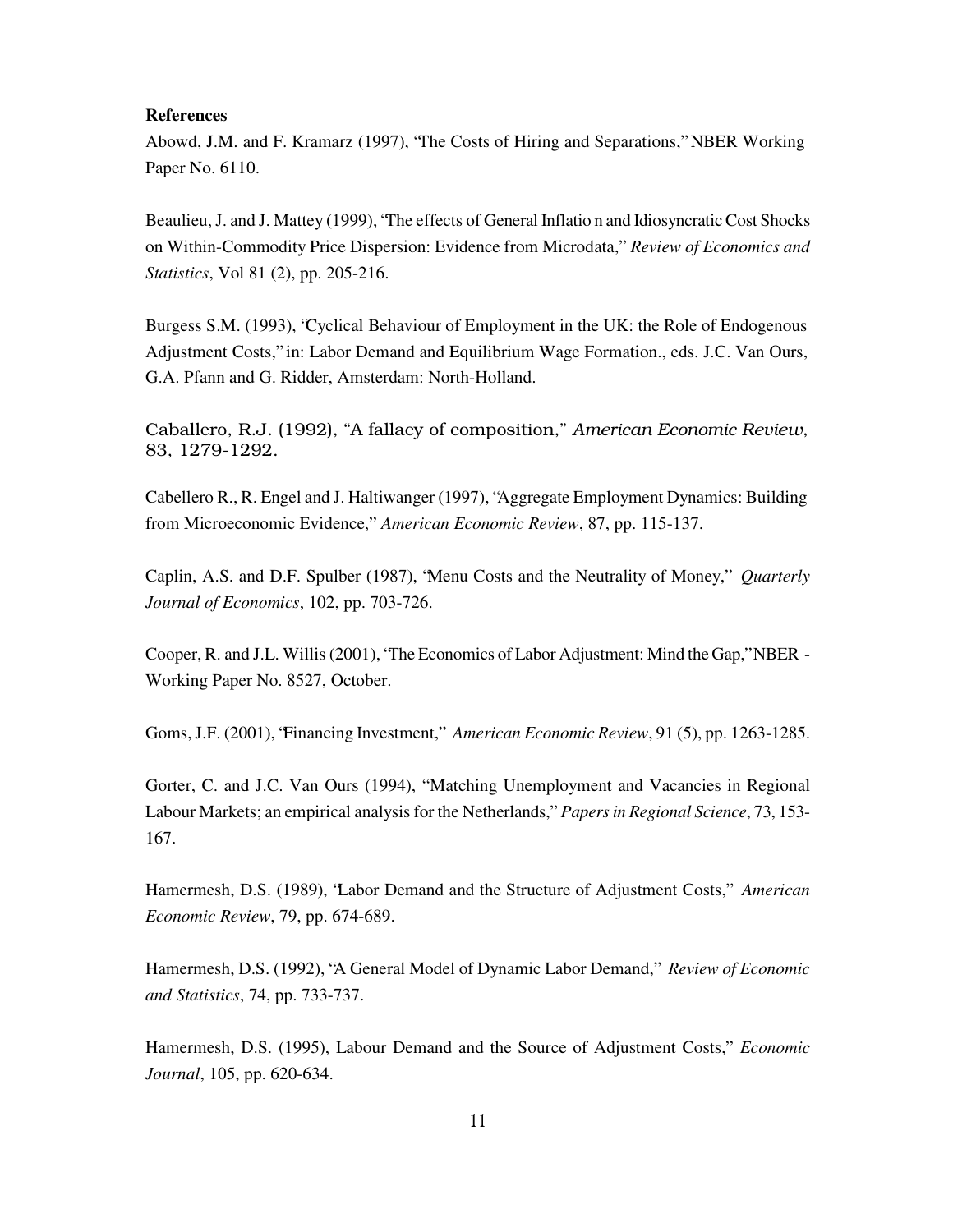Hamermesh, D.S. and G.A.Pfann (1996), "Adjustment Costs in Factor Demand," *Journal of Economic Literature*, .

Hamermesh, D.S., Hassink, W.H.J. and J.C. van Ours (1996), "Job Turnover and Labor Turnover: a Taxonomy of Employment Dynamics," *Annales d'Économie et de Statistique*, No. 41-42, pp. 21-40.

Lancaster, T. (1992), *The Econometric Analysis of Transition Data* Cambridge University Press, New York.

Rota, P. (1994), "Dynamic Labour Demand: Fixed and Quadratic Adjustment Costs," Unpublished Ph.D. Thesis.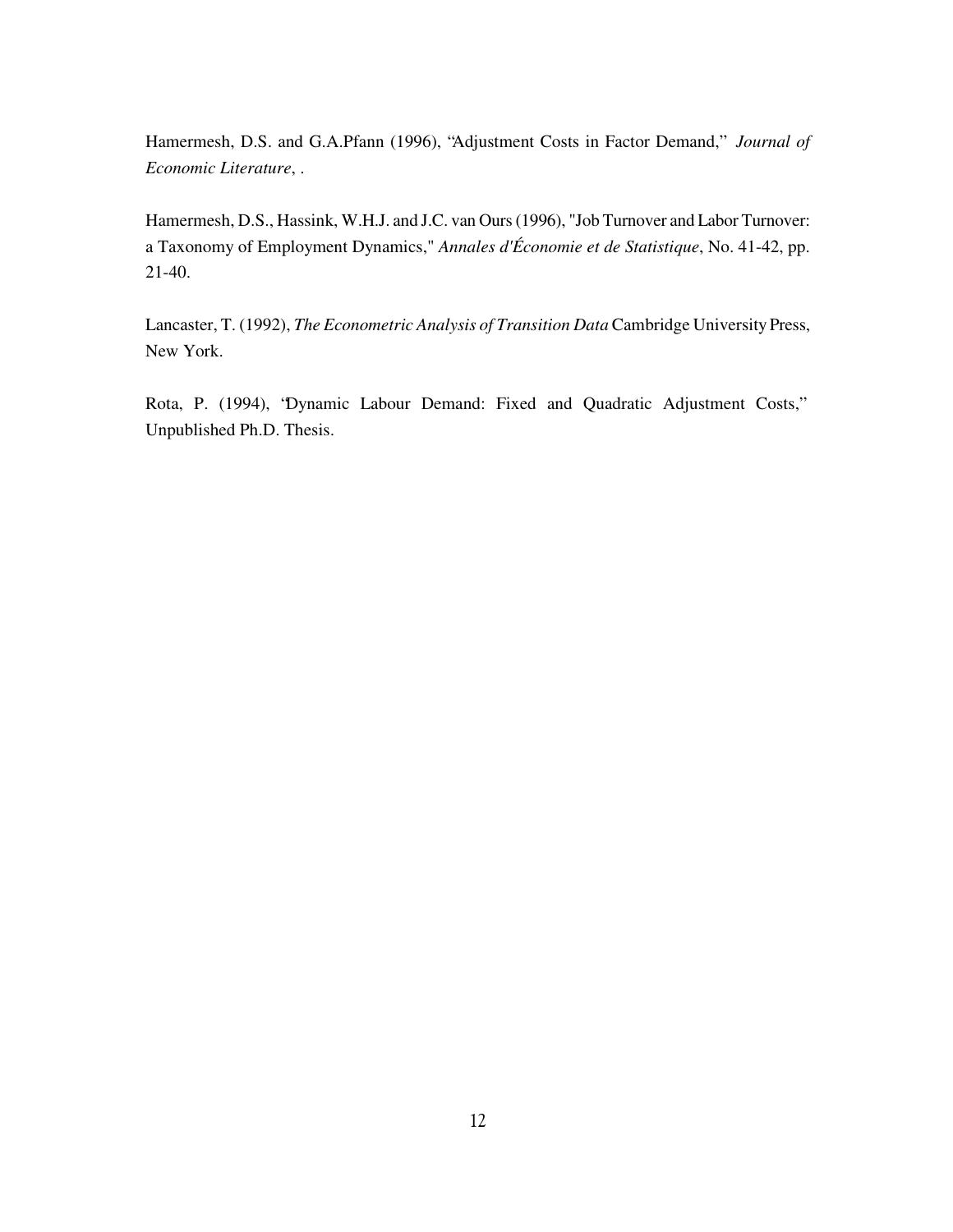# **Table 1 - The sample**

|                                                 | Data set 1               | Data set 2          |
|-------------------------------------------------|--------------------------|---------------------|
|                                                 | No hiring cost available | <b>Hiring costs</b> |
| $\geq$ 1 hired worker                           | 17368 firms              | $1105$ firms        |
| average number of applicants                    | 9.2 applicants           | 8.3 applicants      |
| > 1 hired worker                                | $6593$ firms             | 371 firms           |
| average number of hired workers                 | 4.9 workers              | 3.4 workers         |
| average number of applicants                    | 6.0 applicants           | 5.4 applicants      |
| Cases with all explanatory variables 5742 firms |                          | 362 firms           |
| Years                                           | 1995 - 1998              | 1995 - 1999         |
| Regions                                         | All (12) provinces       | Noord-Brabant       |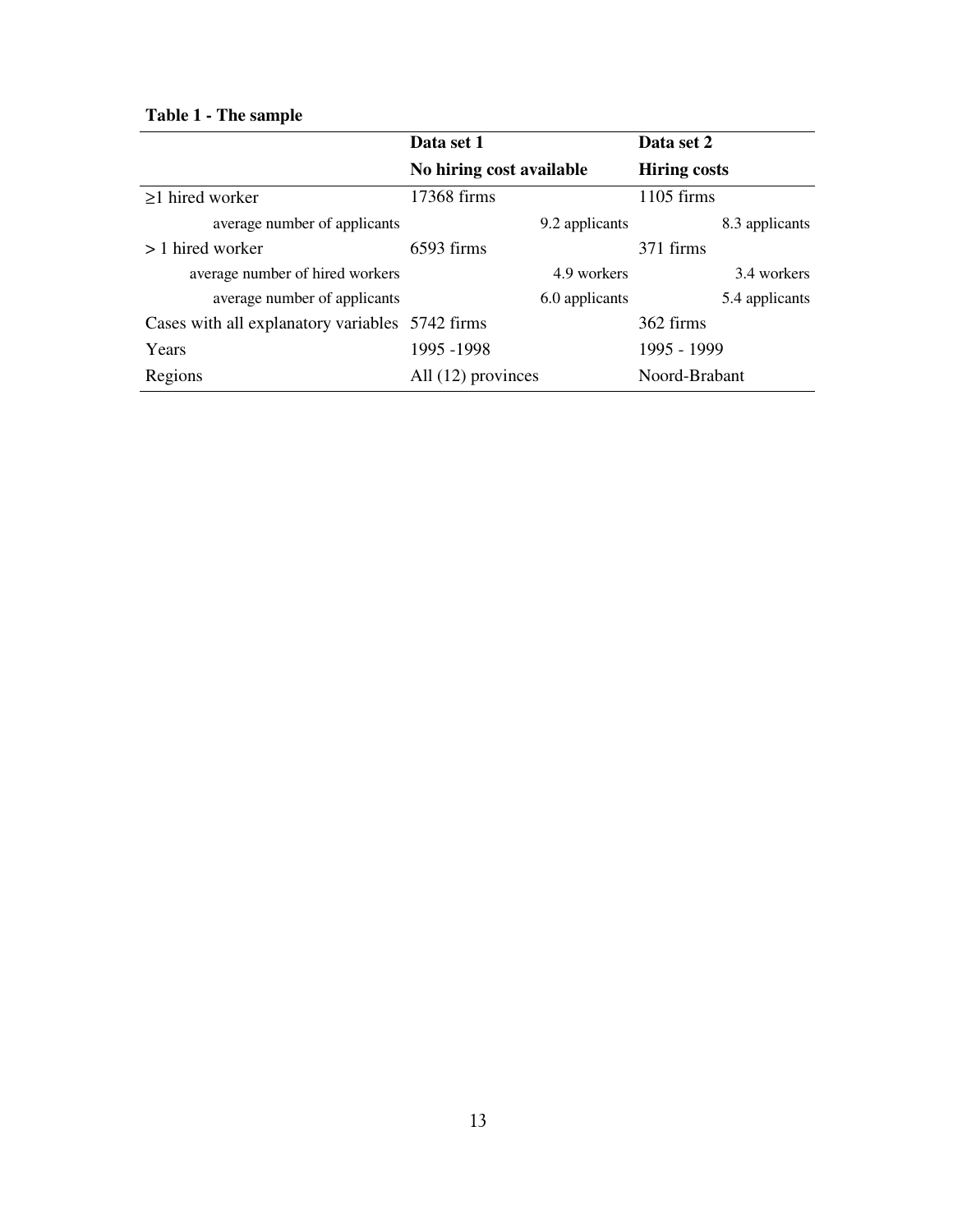| Year | Unemployment rate $(\% )$<br>Vacancy rate $(\% )$ |                |                             |         |                |                |
|------|---------------------------------------------------|----------------|-----------------------------|---------|----------------|----------------|
|      | Average                                           | <b>Minimum</b> | <b>Maximum</b>              | Average | <b>Minimum</b> | <b>Maximum</b> |
| 1995 | 8.46                                              | 7.05           | 11.01                       | 0.93    | 0.45           | 1.36           |
| 1996 | 8.08                                              | 6.67           | 9.57                        | 1.01    | 0.51           | 1.41           |
| 1997 | 7.39                                              | 5.96           | 11.84                       | 1.33    | 0.51           | 1.99           |
| 1998 | 6.41                                              | 5.03           | 9.48                        | 1.83    | 0.67           | 2.72           |
| 1999 | 5.00                                              | 3.82           | 7.95                        | 2.38    | 0.82           | 3.73           |
|      |                                                   | .              | $\sim$ $\sim$ $\sim$ $\sim$ |         |                |                |

**Table 2 – Dutch unemployment and vacancy rates (1995-1999)** 

Source: Netherlands Central Bureau of Statistics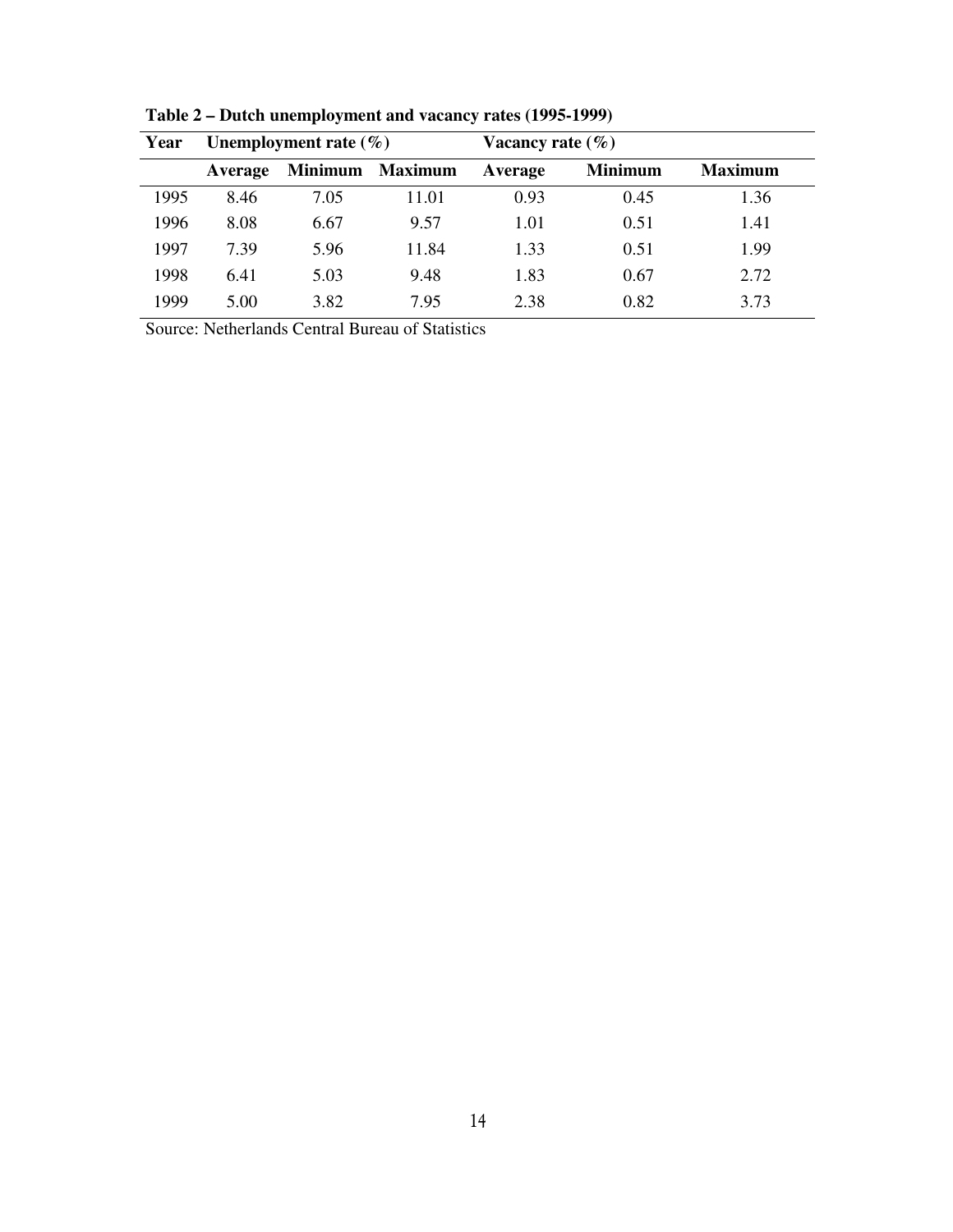| Year      | <b>Gradual</b> | <b>Shock</b> | <b>Gradual</b>                                                            |
|-----------|----------------|--------------|---------------------------------------------------------------------------|
|           |                |              | <b>Minimum Vacancy duration Vacancy duration Maximum vacancy duration</b> |
| 1995      | 20.7           | 22.9         | 38.7                                                                      |
| 1996      | 21.4           | 24.4         | 39.2                                                                      |
| 1997      | 23.9           | 28.2         | 44.5                                                                      |
| 1998      | 24.9           | 33.2         | 48.4                                                                      |
| 1995-1998 | 22.8           | 27.0         | 42.9                                                                      |

**Table 3 - Average vacancy duration (in days) by type of adjustment (1995 – 1998)** 

a) Number of observations: 5742.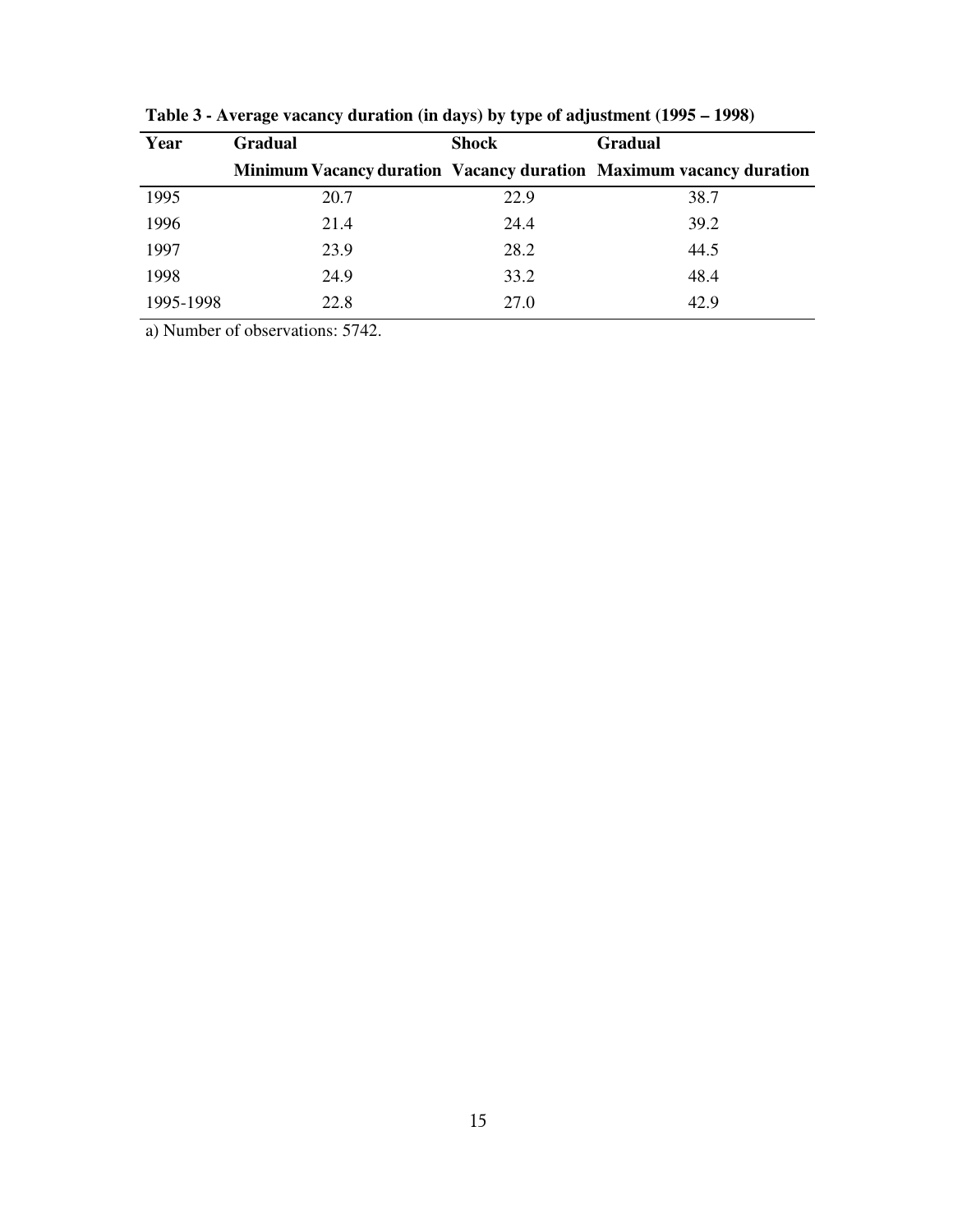| <b>Variable</b>                             | <b>Mean</b> | <b>Standard deviation</b> | <b>Minimum</b>   | <b>Maximum</b> |
|---------------------------------------------|-------------|---------------------------|------------------|----------------|
| Hiring process:                             |             |                           |                  |                |
| Shock (gradual hiring $= 0$ ; instantaneous |             |                           |                  |                |
| hiring=1)                                   | 0.56        | 0.50                      | $\overline{0}$   | $\mathbf{1}$   |
| Minimum Vacancy Duration (days)             | 25.15       | 32.78                     | $\Omega$         | 500            |
| Maximum Vacancy Duration (days)             | 34.05       | 40.97                     | $\overline{0}$   | 720            |
| Firm size (employees)                       | 201.14      | 346.86                    | $\overline{2}$   | 5500           |
| Number of hires (employees)                 | 4.69        | 6.98                      | $\overline{2}$   | 140            |
| Sector:                                     |             |                           |                  |                |
| Dummy Manufacturing                         | 0.016       | 0.36                      | $\overline{0}$   | $\mathbf{1}$   |
| Dummy Public Utilities                      | 0.00        | 0.04                      | $\overline{0}$   | $\mathbf{1}$   |
| Dummy Construction                          | 0.13        | 0.34                      | $\overline{0}$   | $\mathbf{1}$   |
| Dummy Trade                                 | 0.21        | 0.41                      | $\overline{0}$   | $\mathbf{1}$   |
| Dummy Transport                             | 0.09        | 0.29                      | $\overline{0}$   | $\mathbf{1}$   |
| Dummy Banking                               | 0.11        | 0.31                      | $\overline{0}$   | $\mathbf{1}$   |
| Dummy Community services                    | 0.30        | 0.46                      | $\overline{0}$   | $\mathbf{1}$   |
| Job requirements for education:             |             |                           |                  |                |
| Dummy primary general                       | 0.13        | 0.34                      | $\overline{0}$   | $\mathbf{1}$   |
| Dummy primary vocation                      | 0.29        | 0.45                      | $\overline{0}$   | $\mathbf{1}$   |
| Dummy secondary general, lower              | 0.07        | 0.26                      | 0                | $\mathbf{1}$   |
| Dummy secondary general, higher             | 0.03        | 0.16                      | $\overline{0}$   | $\mathbf{1}$   |
| Dummy intermediate vocation                 | 0.27        | 0.45                      | $\overline{0}$   | $\mathbf{1}$   |
| Dummy higher vocation                       | 0.18        | 0.38                      | $\overline{0}$   | $\mathbf{1}$   |
| Dummy university                            | 0.02        | 0.15                      | $\overline{0}$   | $\mathbf{1}$   |
| Other job requirements:                     |             |                           |                  |                |
| Dummy Experience                            | 0.61        | 0.49                      | $\overline{0}$   | $\mathbf{1}$   |
| Dummy Permanent contract                    | 0.67        | 0.47                      | 0                | 1              |
| Dummy Maximum age                           | 0.18        | 0.38                      | $\boldsymbol{0}$ | $\mathbf{1}$   |
| Year:                                       |             |                           |                  |                |
| Dummy 1995                                  | 0.27        | 0.45                      | $\overline{0}$   | $\mathbf{1}$   |
| Dummy 1996                                  | 0.19        | 0.39                      | $\overline{0}$   | $\mathbf{1}$   |
| Dummy 1997                                  | 0.32        | 0.47                      | $\theta$         | $\mathbf{1}$   |
| Dummy 1998                                  | 0.22        | 0.41                      | $\mathbf{0}$     | $\mathbf{1}$   |
| Regional tightness:                         |             |                           |                  |                |
| Regional Vacancy rate                       | 1.18        | 0.50                      | 0.5              | 2.7            |
| Regional Unemployment rate                  | 6.81        | 1.54                      | 3.9              | 11.9           |
| Number of observations                      | 5742        |                           |                  |                |

| Table 4 - Descriptive statistics – Data set 1 (at least 2 employees hired) |  |  |
|----------------------------------------------------------------------------|--|--|
|                                                                            |  |  |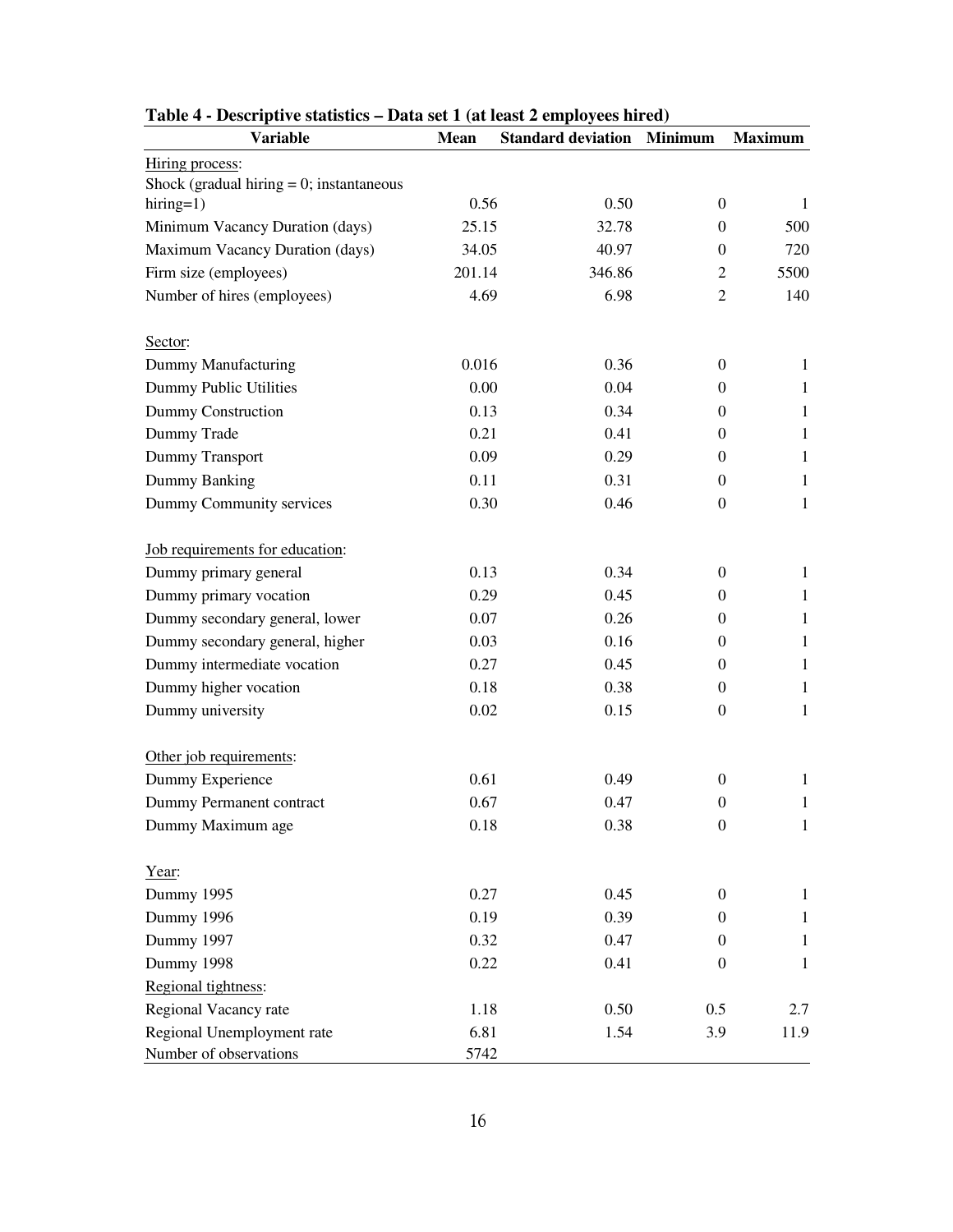|                                                                 | <b>Marginal</b><br><b>Marginal</b><br><b>Marginal</b> |         |          |         |          |         |
|-----------------------------------------------------------------|-------------------------------------------------------|---------|----------|---------|----------|---------|
| Variable                                                        | effect                                                | t-value | effect   | t-value | effect   | t-value |
| Economic Sector: <sup>a)</sup>                                  |                                                       |         |          |         |          |         |
| Dummy Manufacturing                                             | 0.076                                                 | 0.48    | 0.085    | 0.54    | 0.085    | 0.54    |
| Dummy Construction                                              | 0.050                                                 | 0.31    | 0.061    | 0.38    | 0.060    | 0.37    |
| Dummy Trade                                                     | 0.048                                                 | 0.30    | 0.064    | 0.40    | 0.063    | 0.40    |
| Dummy Transport                                                 | 0.069                                                 | 0.44    | 0.086    | 0.54    | 0.087    | 0.55    |
| Dummy Banking                                                   | 0.036                                                 | 0.22    | 0.047    | 0.29    | 0.046    | 0.29    |
| Dummy Community services                                        | 0.078                                                 | 0.49    | 0.089    | 0.56    | 0.090    | 0.57    |
| <u>Job requirements for education</u> : <sup>b)</sup>           |                                                       |         |          |         |          |         |
| Dummy primary general                                           | 0.059                                                 | 1.25    | 0.058    | 1.21    | 0.058    | 1.21    |
| Dummy primary vocation                                          | 0.047                                                 | 1.03    | 0.046    | 0.99    | 0.047    | 1.03    |
| Dummy secondary general, lower                                  | $-0.022$                                              | $-0.43$ | $-0.023$ | $-0.44$ | $-0.021$ | $-0.42$ |
| Dummy secondary general, higher                                 | 0.059                                                 | 1.03    | 0.062    | 1.06    | 0.065    | 1.11    |
| Dummy intermediate vocation                                     | $-0.016$                                              | $-0.35$ | $-0.018$ | $-0.40$ | $-0.017$ | $-0.37$ |
| Dummy higher vocation                                           | $-0.045$                                              | $-0.99$ | $-0.044$ | $-0.95$ | $-0.043$ | $-0.93$ |
| Other job requirements:                                         |                                                       |         |          |         |          |         |
| Dummy Experience                                                | $-0.007$                                              | $-0.49$ | $-0.008$ | $-0.52$ | $-0.007$ | $-0.50$ |
| Dummy Permanent contract                                        | $-0.045$                                              | $-3.03$ | $-0.04$  | $-2.72$ | $-0.039$ | $-2.66$ |
| Dummy Maximum age                                               | $-0.042$                                              | $-2.25$ | $-0.043$ | $-2.31$ | $-0.043$ | $-2.30$ |
| $Year:$ <sup>c)</sup>                                           |                                                       |         |          |         |          |         |
| Dummy 1995                                                      | 0.037                                                 | 1.94    | $-0.062$ | $-2.03$ | 0.336    | 1.63    |
| Dummy 1996                                                      | 0.014                                                 | 0.68    | $-0.07$  | $-2.48$ | 0.197    | 1.47    |
| Dummy 1997                                                      | 0.028                                                 | 1.52    | $-0.024$ | $-1.08$ | 0.115    | 1.69    |
| Log(firm size)                                                  | $-0.004$                                              | $-0.69$ | $-0.002$ | $-0.44$ | $-0.003$ | $-0.47$ |
| Log(Hires)                                                      | $-0.347$                                              | $-9.32$ | $-0.348$ | $-9.32$ | $-0.348$ | $-9.33$ |
| Log <sup>2</sup> (Hires)                                        | 0.060                                                 | 6.06    | 0.060    | 6.06    | 0.060    | 6.08    |
| Regional Tightness:                                             |                                                       |         |          |         |          |         |
| Regional Vacancy rate                                           |                                                       |         | $-0.048$ | $-2.43$ | $-0.111$ | $-3.22$ |
| Regional Unemployment rate                                      |                                                       |         | 0.018    | 2.22    | 0.009    | 0.91    |
| t*Regional Vacancy rate d)                                      |                                                       |         |          |         | $-0.052$ | $-2.29$ |
| t*Regional Unemployment rate d)                                 |                                                       |         |          |         | $-0.012$ | $-1.46$ |
| Number of observations<br>a) Public Utilities: reference group. | 5742                                                  |         | 5742     |         | 5742     |         |

**Table 5 – Probit-regression (dependent variable is 1 if instantaneous adjustment)**

b) University degree: reference group.

c) 1998: reference year.

d) t = 1 for 1995.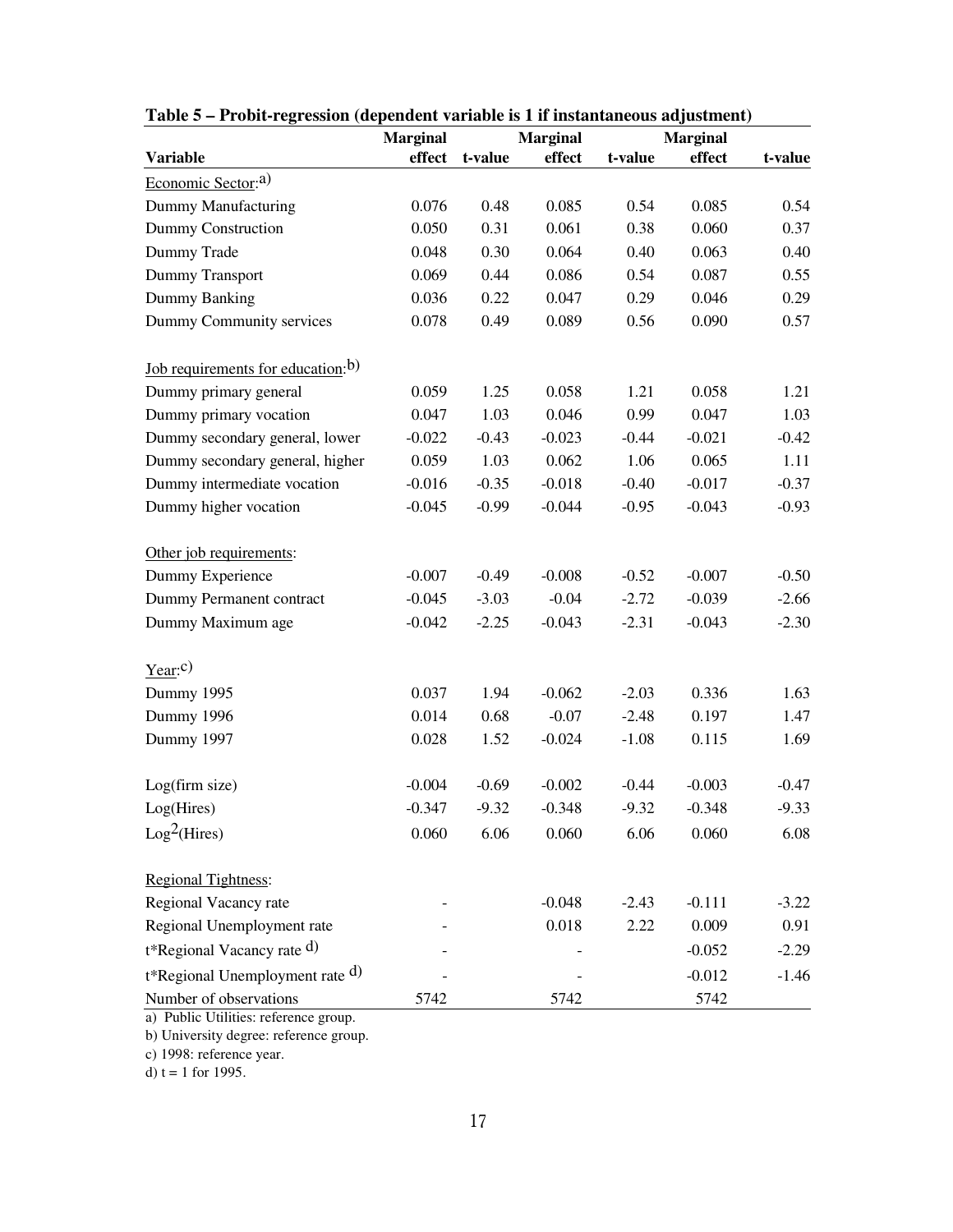

**Figure 1 – Minimum vacancy duration (in weeks) of gradual adjustment (N = 2550)**



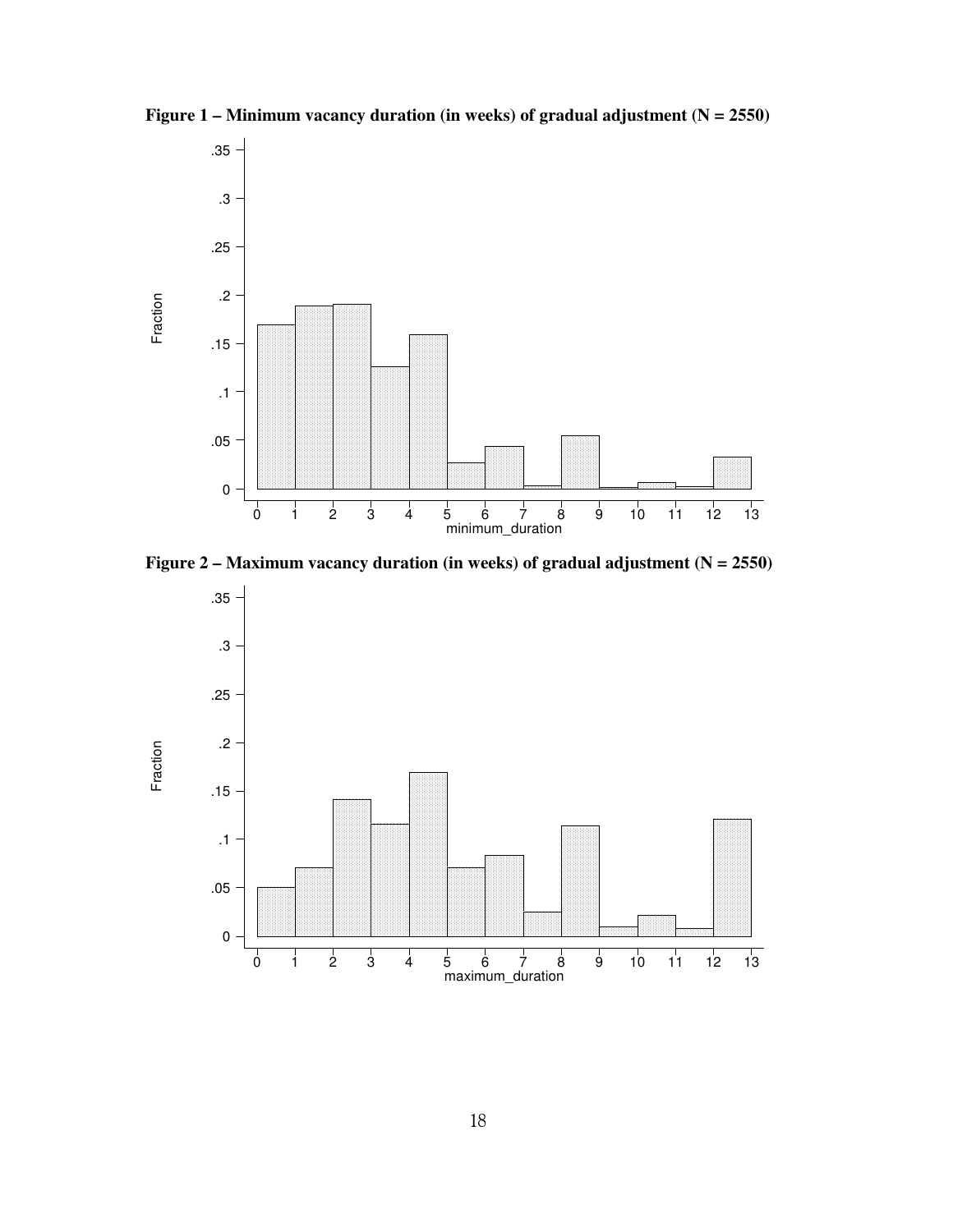| <b>Variable</b>                   | Coefficient |         | t-value Coefficient | t-value |
|-----------------------------------|-------------|---------|---------------------|---------|
| Economic Sector: <sup>a)</sup>    |             |         |                     |         |
| Dummy Manufacturing               | 0.170       | 0.42    | 0.424               | $-0.25$ |
| Dummy Construction                | 0.098       | 0.24    | 0.243               | $-0.01$ |
| Dummy Trade                       | 0.059       | 0.15    | 0.147               | $-0.52$ |
| Dummy Transport                   | 0.072       | 0.18    | 0.177               | $-0.31$ |
| Dummy Banking                     | 0.226       | 0.56    | 0.563               | 1.46    |
| Dummy Community services          | 0.068       | 0.17    | 0.167               | $-0.45$ |
| Job requirements for education:b) |             |         |                     |         |
| Dummy primary general             | $-0.949$    | $-7.30$ | $-6.547$            | $-7.32$ |
| Dummy primary vocation            | $-0.849$    | $-6.86$ | $-7.652$            | $-6.92$ |
| Dummy secondary general, lower    | $-0.950$    | $-7.02$ | $-5.578$            | $-7.01$ |
| Dummy secondary general, higher   | $-0.757$    | $-4.62$ | $-3.653$            | $-4.64$ |
| Dummy intermediate vocation       | $-0.597$    | $-4.94$ | $-4.107$            | $-4.97$ |
| Dummy higher vocation             | $-0.496$    | $-4.05$ | 0.386               | $-4.08$ |
| Other job requirements:           |             |         |                     |         |
| Dummy Experience                  | 0.048       | 1.20    | 1.571               | 1.17    |
| Dummy Permanent contract          | 0.151       | 3.79    | $-3.050$            | 3.79    |
| Dummy Maximum age                 | 0.062       | 1.27    | $-2.504$            | 1.29    |
| Year: c)                          |             |         |                     |         |
| Dummy 1995                        | $-0.180$    | $-3.49$ | $-1.488$            | $-1.49$ |
| Dummy 1996                        | $-0.165$    | $-2.96$ | $-1.651$            | $-1.65$ |
| Dummy 1997                        | $-0.079$    | $-1.62$ | $-0.970$            | $-0.96$ |
|                                   |             |         |                     |         |
| Log(firm size)                    | 0.043       | 2.79    | 2.703               | 2.77    |
| Log(Hires)                        | 0.322       | 3.43    | 3.430               | 3.46    |
| Log <sup>2</sup> (Hires)          | $-0.030$    | $-1.23$ | $-1.211$            | $-1.24$ |
| Regional Tightness:               |             |         |                     |         |
| Regional Vacancy rate             |             |         | $-0.511$            | $-0.5$  |
| Regional Unemployment rate        |             |         | $-1.079$            | $-1.08$ |
| Constant                          | 2.582       | 5.97    | 5.891               | 11.45   |
|                                   |             |         |                     |         |
| Adjusted R2                       | 0.096       |         | 0.095               |         |
| Number of observations            | 2550        |         | 2550                |         |

**Table 6 – Regression estimates for gradual hiring; dependent variable: (log) Duration between last and first employee hired (equation (7))**

a) Public Utilities: reference group.

b) University degree: reference group.

c) 1998: reference year.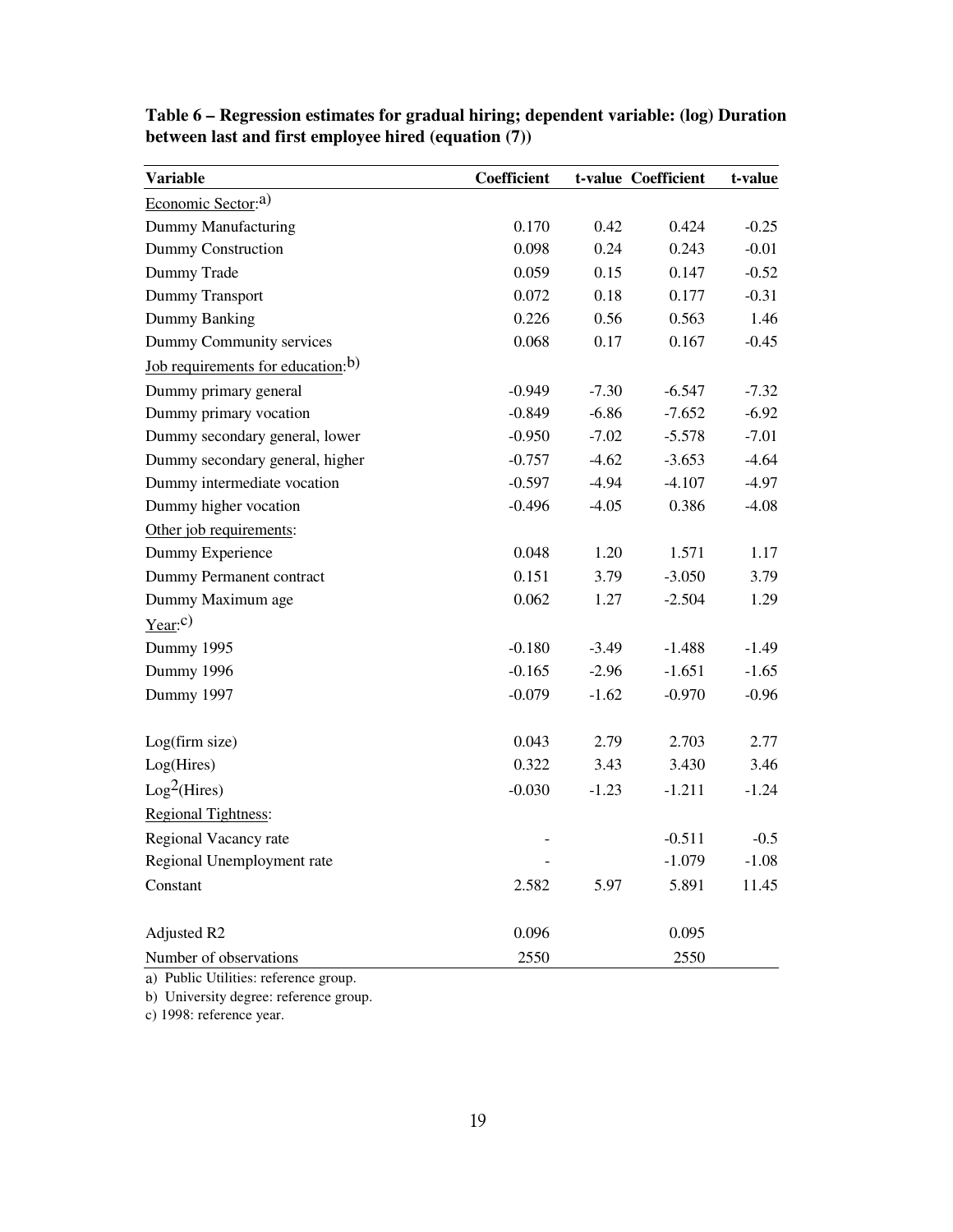| <b>Variable</b>                                | Average | <b>Standard</b><br><b>Deviation</b> | <b>Minimum</b>   | <b>Maximum</b> |
|------------------------------------------------|---------|-------------------------------------|------------------|----------------|
| Hiring process:                                |         |                                     |                  |                |
| Total hiring costs (guilders)                  | 2477.07 | 5465.17                             | 1                | 60000          |
| Total hiring costs per hired worker (guilders) | 1814.40 | 4121.59                             | 0.20             | 50000          |
| Minimum Vacancy Duration (days)                | 29.94   | 43.54                               | 0                | 550            |
| Maximum Vacancy Duration (days)                | 10.32   | 24.69                               | $\theta$         | 300            |
| Firm size (employees)                          | 61.14   | 127.71                              | $\mathbf{1}$     | 1500           |
| Number of hires (employees)                    | 1.79    | 2.41                                | 1                | 45             |
| Sector:                                        |         |                                     |                  |                |
| Dummy Manufacturing                            | 0.14    | 0.35                                | $\Omega$         | $\mathbf{1}$   |
| Dummy Public Utilities                         | 0.00    | 0.04                                | $\overline{0}$   | $\mathbf{1}$   |
| Dummy Construction                             | 0.10    | 0.30                                | $\boldsymbol{0}$ | $\mathbf{1}$   |
| Dummy Trade                                    | 0.21    | 0.41                                | $\overline{0}$   | $\mathbf{1}$   |
| Dummy Transport                                | 0.12    | 0.33                                | $\overline{0}$   | $\mathbf{1}$   |
| Dummy Banking                                  | 0.11    | 0.32                                | 0                | $\mathbf{1}$   |
| Dummy Community services                       | 0.31    | 0.46                                | $\theta$         | $\mathbf{1}$   |
| Job requirements for education:                |         |                                     |                  |                |
| Dummy primary general                          | 0.16    | 0.36                                | $\Omega$         | $\mathbf{1}$   |
| Dummy primary vocation                         | 0.21    | 0.41                                | $\theta$         | $\mathbf{1}$   |
| Dummy secondary general, lower                 | 0.08    | 0.27                                | 0                | $\mathbf{1}$   |
| Dummy secondary general, higher                | 0.04    | 0.20                                | $\theta$         | $\mathbf{1}$   |
| Dummy intermediate vocation                    | 0.29    | 0.46                                | 0                | $\mathbf{1}$   |
| Dummy higher vocation                          | 0.21    | 0.41                                | 0                | $\mathbf{1}$   |
| Dummy university                               | 0.02    | 0.14                                | $\overline{0}$   | $\mathbf{1}$   |
| Other job requirements:                        |         |                                     |                  |                |
| Dummy Experience                               | 0.61    | 0.49                                | $\theta$         | $\mathbf{1}$   |
| Dummy Permanent contract                       | 0.77    | 0.42                                | $\overline{0}$   | $\mathbf{1}$   |
| Dummy Maximum age                              | 0.15    | 0.36                                | $\boldsymbol{0}$ | $\mathbf{1}$   |
| Year:                                          |         |                                     |                  |                |
| Dummy 1995                                     | 0.18    | 0.38                                | $\boldsymbol{0}$ | $\mathbf{1}$   |
| Dummy 1996                                     | 0.25    | 0.44                                | $\boldsymbol{0}$ | $\mathbf{1}$   |
| Dummy 1997                                     | 0.07    | 0.26                                | 0                | 1              |
| Dummy 1998                                     | 0.23    | 0.42                                | 0                | $\mathbf{1}$   |
| Dummy 1999                                     | 0.26    | 0.44                                | $\boldsymbol{0}$ | $\mathbf{1}$   |
| Number of observations                         | 1105    |                                     |                  |                |

## **Table 7 – Descriptive Statistics of data set 2**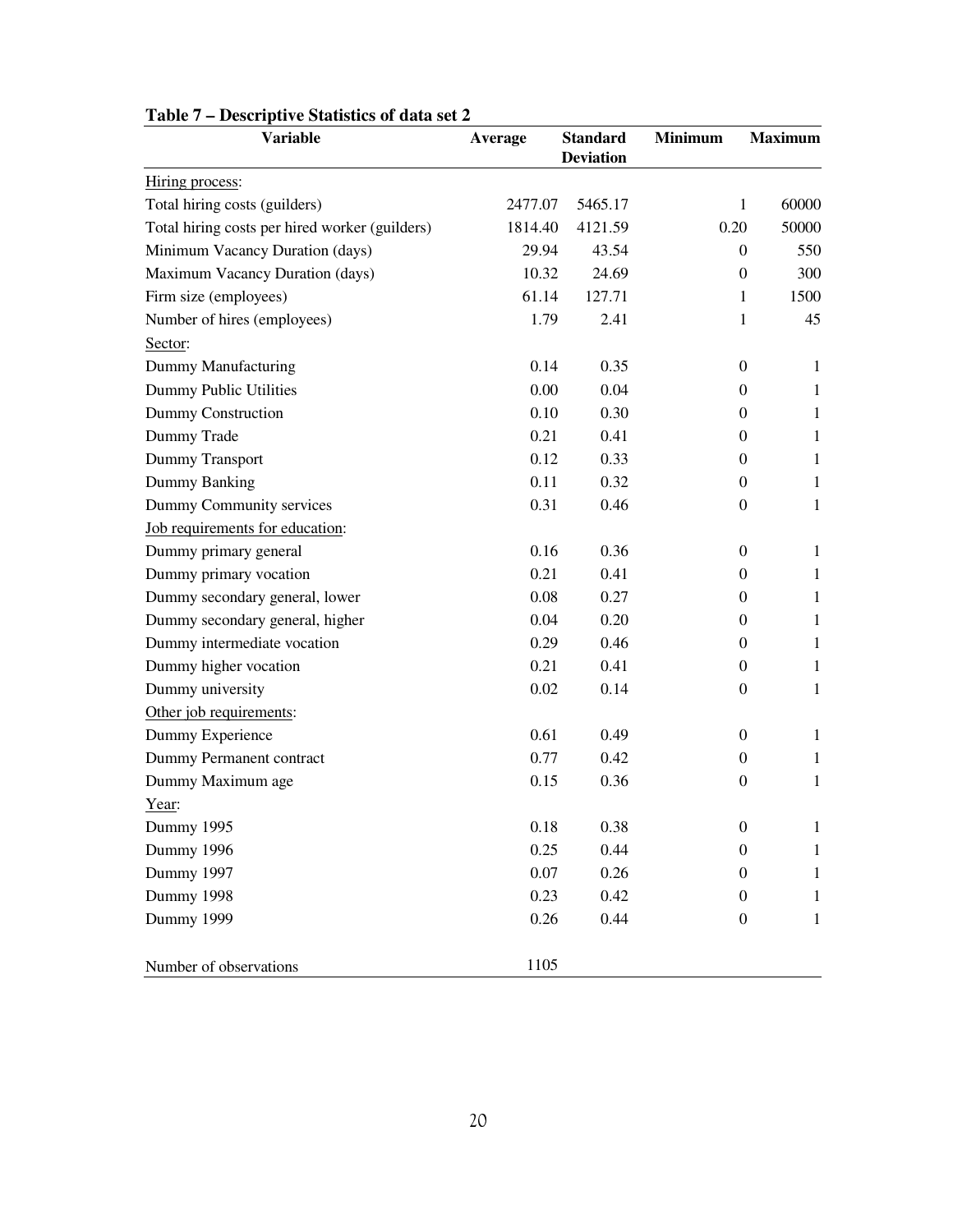| <b>Variable</b>                   | Coefficient   |         | t-value Coefficient    | t-value |
|-----------------------------------|---------------|---------|------------------------|---------|
|                                   | All employees |         | At least two employees |         |
| Economic Sector:a)                |               |         |                        |         |
| Dummy Manufacturing               | $-0.480$      | $-0.22$ |                        |         |
| Dummy Construction                | $-1.416$      | $-0.65$ | $-2.023$               | $-3.05$ |
| Dummy Trade                       | $-1.950$      | $-0.90$ | $-1.452$               | $-2.37$ |
| Dummy Transport                   | $-0.928$      | $-0.43$ | $-0.940$               | $-1.54$ |
| Dummy Banking                     | $-0.117$      | $-0.05$ | 0.589                  | 0.79    |
| Dummy Community services          | $-1.365$      | $-0.63$ | $-0.837$               | $-1.37$ |
| Job requirements for education:b) |               |         |                        |         |
| Dummy primary general             | $-1.690$      | $-2.30$ | 3.272                  | $-2.47$ |
| Dummy primary vocation            | $-0.563$      | $-0.78$ | $-1.487$               | $-1.12$ |
| Dummy secondary general, lower    | $-0.001$      | 0.00    | $-2.015$               | $-1.44$ |
| Dummy secondary general, higher   | 0.129         | 0.16    | $-0.656$               | $-0.41$ |
| Dummy intermediate vocation       | 0.810         | 1.16    | $-1.018$               | $-0.79$ |
| Dummy higher vocation             | 0.357         | 0.51    | $-1.180$               | $-0.91$ |
| Other job requirements:           |               |         |                        |         |
| Dummy Experience                  | 0.270         | 1.30    | 0.313                  | 0.93    |
| Dummy Permanent contract          | 1.230         | 5.17    | 1.542                  | 4.51    |
| Dummy Maximum age                 | 0.887         | 3.30    | 0.509                  | 1.10    |
| Year:c)                           |               |         |                        |         |
| Dummy 1995                        | $-0.549$      | $-1.89$ | $-0.800$               | $-1.71$ |
| Dummy 1996                        | $-0.624$      | $-2.36$ | $-0.776$               | $-1.84$ |
| Dummy 1997                        | $-0.466$      | $-1.19$ | $-0.669$               | $-1.12$ |
| Dummy 1998                        | $-0.508$      | $-1.91$ | $-0.609$               | $-1.48$ |
| Log(firm size)                    | 0.649         | 8.57    | 0.456                  | 3.39    |
| Log(Hires)                        | 0.544         | 1.50    | 1.539                  | 1.44    |
| Log2(Hires)                       | 0.145         | 0.83    | $-0.096$               | $-0.30$ |
| Constant                          | 3.438         | 1.48    | 4.518                  | 2.79    |
| Pseudo R <sub>2</sub>             | 0.054         |         | 0.071                  |         |
| Number of observations            | 1105          |         | 362                    |         |

**Table 8 – Tobit cost regressions; dependent: log(Total Hiring Costs)**

a) Public Utilities: reference group (in first column); Manufacturing: reference group (second column).

b) University degree: reference group.

c) 1999: reference year.